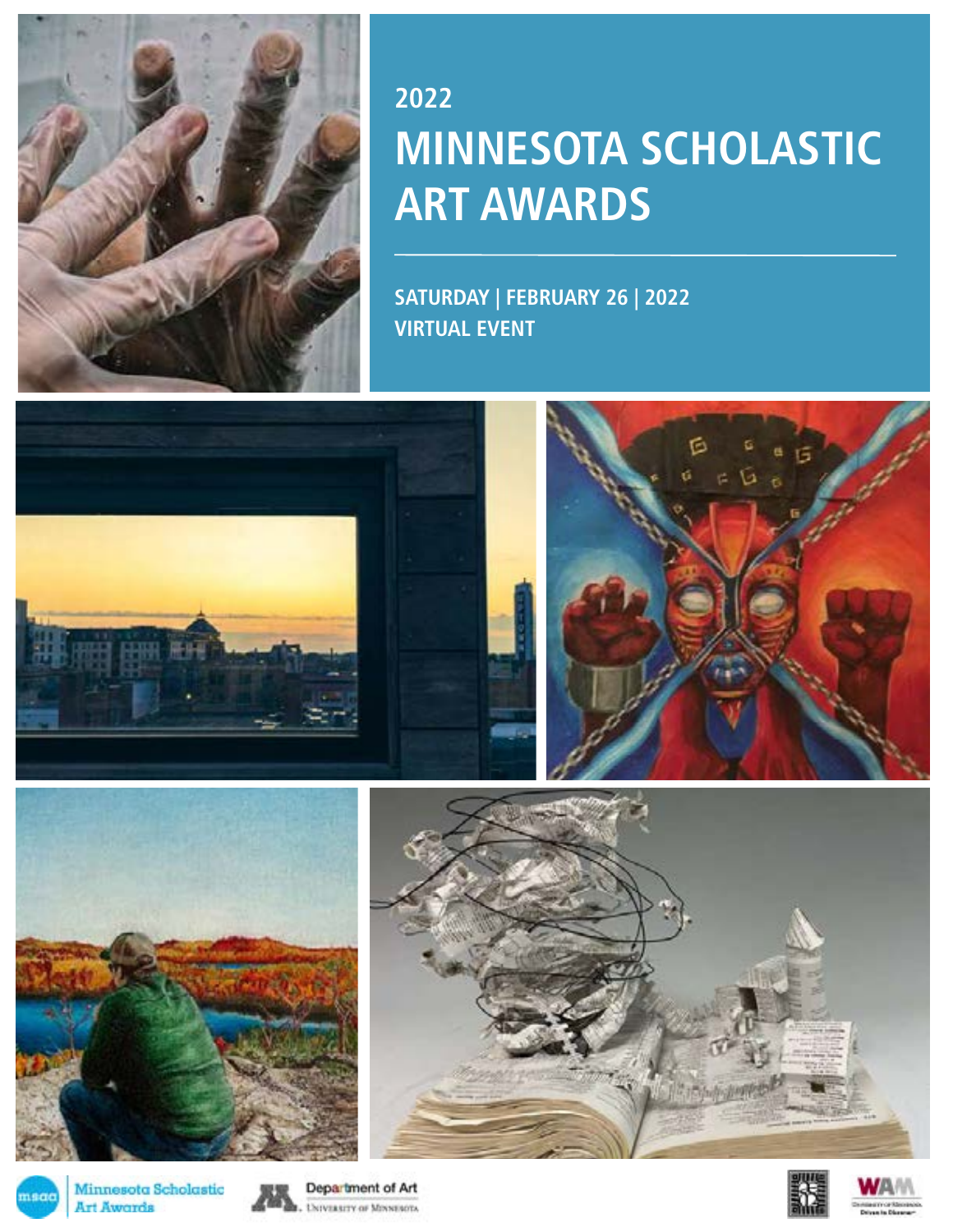### **AWARD CATEGORIES**

**American Vision Nominee:** Five pieces voted 'Best of Show'. Digital images of these pieces will continue to the national competition, where one piece will be selected to represent Minnesota in the National Art Exhibition. Digital images are included in the Art Educators of Minnesota MSAA Online Gallery.

**Silver Key:** Awarded for high honors. Digital images of the Silver Keys are included in the MSAA Exhibition and the MSAA Online Gallery.

**Gold Key:** Awarded for excellence. Gold Keys are included in the MSAA Exhibition and digital images of these pieces will continue to the National Competition in New York. Digital images are included in the Art Educators of Minnesota MSAA Online Gallery.

**Honorable Mention:** Digital images of the Honorable Mention Awards are included in the Art Educators of Minnesota MSAA Online Gallery.

**Maryam Abdikarim**, 11, *Beauty Behind the Mask*, Painting, Kennedy High School, Heather Schuer

**Katherine Ahlquist**, 10, *Time Out*, Photography, Minnetonka High School, Rebecca Marks

**Rebecca Albertson**, 11, *Sunset City*, Photography, Maple Grove Senior High School, Jeff Nelson

**Esma Ali**, 12, *The Girl Who Plays With the Koi*, Painting, St Michael-Albertville High School, Kari Halker-Saathoff

**Sophia Apold**, 10, *The Blue*, Painting, St Michael-Albertville High School, Kari Halker-Saathoff

**Sophia Apold**, 10, *Pizza in Suitcase*, Mixed Media, St Michael-Albertville High School, Kari Halker-Saathoff

**Henry Babcock**, 12, *Scorched Vase*, Ceramics & Glass, Elk River Area Senior High School, Damien Husen

**Reid Barbeln**, 12, *Survival*, Drawing & Illustration, St Michael-Albertville High School, Kari Halker-Saathoff

**Catrielle Barnett**, 11, *Catching a Glimpse of You*, Ceramics & Glass, Mts Minnesota Connections Academy, Adama Sow

**Catrielle Barnett**, 11, *Let Your Truth Be Heard*, Printmaking, Mts Minnesota Connections Academy, Katrina and Ray Barnett

**Catrielle Barnett**, 11, *Firestarter (Match Dress)*, Fashion, Mts Minnesota Connections Academy, Katrina and Ray Barnett

**Noah Bartos**, 11, Spiral Reflection, Photography, Chaska High School, Cassie Bernhardt

**Abigail Berg**, 12, *Milestone*, Ceramics & Glass, Elk River Area Senior High School, Damien Husen

**Grace Bettenburg**, 12, *Autumn Up North*, Drawing & Illustration, Visitation School, Charlotte Cleveland

**Mia Black**, 8, *Lamb*, Photography, Discovery Middle School, Jessica Uecker

**Sharn Brar**, 12, *See Me,* Photography, Osseo Senior High School, Jennifer Peterson-Cramer

## **AWARD PROGRAM**

### **WELCOME REMARKS**

**Jessica Jones**, American Educators of Minnesota President **Diane Scully**, Minnesota State University, Mankato

### **KEYNOTE SPEAKERS**

**Alejandra Peña-Gutiérrez**, Director, Weisman Art Museum, University of Minnesota **Megan Rye**, Teacher & Visual Artist

### **GUEST SPEAKERS**

**Anna Elgin**, BFA '25 in Studio Art, Former Awardee '21, Wet Paint Inclusion Scholarship Awardee **Ruby Cromer,** BFA '22 in Studio Art, Former Awardee '16

**CLOSING REMARKS Christopher Wisniewski,** Executive Director, Alliance for Young Artists & Writers

### **STUDENT SPEAKERS**

Esma Ali, Audrey Kanu, Angelika Mehes, Aria Beaulieu Flolo, Camryn Lukka, Kalla Strusz, Katherine Bradt, Naomi O'Brien, Oliver Hilstrom, Zach Sellner, Catrielle Barnett, Boston Slettum, Conner Uecker, Daelen White

### **AMERICAN VISION NOMINEES** *(Cover Images)*

**Grace Bettenburg**, Grade 12, *Autumn Up North*, Drawing & Illustration, Gold Key, American Visions Nominee, Visitation School, Mendota Heights, Charlotte Cleveland

**Elizabeth Meyer**, Grade 12, *In the Age of Quarantine: Greeting Our Loved Ones Through Windows*, Photography, Gold Key, American Visions Nominee, Breck School, Minneapolis, Michal Sagar

**Livia Proudlock**, Grade 12, *Oz*, Mixed Media, Gold Key, American Visions Nominee St Michael-Albertville High School, Saint Michael, Kari Halker-Saathoff

**Rebecca Albertson**, Grade 11, *Sunset City*, Photography, Gold Key, American Visions Nominee, Maple Grove Senior High School, Maple Grove, Jeff Nelson

**Audrey Kanu**, Grade 10, *Ancestral Storybook*, Drawing & Illustration, Gold Key, American Visions Nominee, St Michael-Albertville High School, Saint Michael, Kari Halker-Saathoff

**Henry Burkhardt**, 12, *In Sight*, Photography, St Paul Academy & Summit School-Uppr,

Stefanie Motta **Henry Burkhardt**, 12, Reflection, Expanded Projects, St Paul Academy & Summit School-Uppr, Stefanie Motta

**Olivia Butala**, 12, *Introspect*, Mixed Media, Performing Institute of Minnesota Arts High School, Rebecca Johannsen

**Olivia Butala**, 12, *Liv 3*, Photography, Performing Institute of Minnesota Arts High School, Rebecca Johannsen

**Olivia Butala**, 12, *Liv 4*, Photography, Performing Institute of Minnesota Arts High School, Rebecca Johannsen

**Olivia Butala**, 12, *Liv 5*, Photography, Performing Institute of Minnesota Arts High School, Rebecca Johannsen

**Wren Carter**, 12, *AFAB*, Mixed Media, Perpich Center-Arts Education, Cameron Browne

**Piper Christensen**, 12, *Aftermath*, Painting, South High School, Cynthia Berger

**Piper Christensen**, 12, *Banjo Frogs*, Painting, South High School, Cynthia Berger

**Piper Christensen**, 12, *Shoes*, Painting, South High School, Cynthia Berger

**Piper Christensen**, 12, *Nasturtiums*, Painting, South High School, Cynthia Berger

**Piper Christensen**, 12, *Zinnias*, Painting, South High School, Cynthia Berger

**Piper Christensen**, 12, *Distorted*, Art Portfolio, South High School, Cynthia Berger

**Piper Christensen**, 12, *44203*, Painting, South High School, Cynthia Berger

**Piper Christensen**, 12, *November*, Painting, South High School, Cynthia Berger

**Madelyn Christian**, 12, *Spring Blossom*, Ceramics & Glass, Elk River Area Senior High School, Damien Husen

**Madelyn Christian**, 12, *Frosted Sorbet*, Ceramics & Glass, Elk River Area Senior High School, Damien Husen

**Cole Click**, 9, *Myself, a Trespasser and the Murk*, Photography, Minnetonka High School, Paul Olson

**Emma Cliff,** 12, *Human Observational Awareness*, Art Portfolio, St Michael-Albertville High School, Kari Halker-Saathoff

**Katharine Craig**, 12, *Small Leaf,* Photography, Lakeville North High School, Jon Cochrane

**Kessel Cripe**, 12, *Empower Me,* Photography, Eden Prairie High School, Jennifer Rocksusto-Watkins

**James Daum**, 10, *Llama Necklace*, Jewelry, Stillwater Area Senior High School, Peter Koltun

**Paige Davidson**, 12, *The Ending*, Painting, Andover High School, Bree Nieland

**Paige Davidson**, 12, *Etoile Extirpation*, Art Portfolio, Andover High School, Bree Nieland

**Lauren Davis**, 8, *Yearn*, Digital Art, Pioneer Ridge Middle School, Christopher Murnane

**Lauren Davis**, 8, *whereismymind*, Digital Art, Pioneer Ridge Middle School, Christopher Murnane

**Lauren Davis**, 8, *Binded to Creation*, Digital Art, Pioneer Ridge Middle School, Christopher Murnane

**Kylee Decker**, 11, *Burnt Out*, Ceramics & Glass, Wayzata High School, Lea Anne Jasper

**Kylee Decker**, 11, *A Growth Mindset*, Ceramics & Glass, Wayzata High School, Lea Anne Jasper

**Luci Dehmer**, 10, *Tea For Two*, Sculpture, St Michael-Albertville High School, Kari Halker-Saathoff

**Sarah DeMatteis**, 12, *Secrets*, Painting, St Michael-Albertville High School, Kari Halker-Saathoff

**Amanda Diao**, 11, *2013*, Drawing & Illustration, Mounds View High School, Yudong Shen

**Amelia Dickson**, 12, *Frog Hopping Through Imagination*, Digital Art, Mounds Park Academy, Renee Sonka

**Amelia Dickson**, 12, The Ugly Butterfly, Digital Art, Mounds Park Academy, Renee Sonka

**Amelia Dickson**, 12, *Rebirth*, Sculpture, Mounds Park Academy, Renee Sonka

# **7 – 12 GRADE GOLD KEYS**

### **MSAA COMMITTEE**

Diane Scully, Minnesota State University, Mankato Jordan Bongaarts, MN Scholastic Art Awards Events **Coordinator** Kevan Nitzberg, AEM Executive Board Member Howard Oransky, Director, Katherine E. Nash Gallery, Department of Art, University of Minnesota Teréz Iacovino, Assistant Curator, Katherine E. Nash Gallery, Department of Art, University of Minnesota Jamee Yung, Director of Education, Weisman Art Museum Kari Halker-Saathoff, Art Department Chair, St. Michael-Albertville High School

### **FACILITATORS**

Rebecca Bullen Jolanda Dranchak Larry Gronewold Kari Halker-Saathoff Kevan Nitzberg Christina Owen

### **JUDGES**

Laura Anton Josh Ausman Rebecca Bullen Cheryl Burghardt Kathryn D'Elia Jolanda Dranchak Roberta Farrell Alex Gao Diane Gronewold Larry Gronewold Jessica Jones Shanda Landes

Jeff Lenzmeier Herman Milligan Jeff Nelson Kevan Nitzberg Christina Owen Amy Patrick Danny Saathoff Diane Scully Robert Teslow Keaton Van't Hull Ben Zhao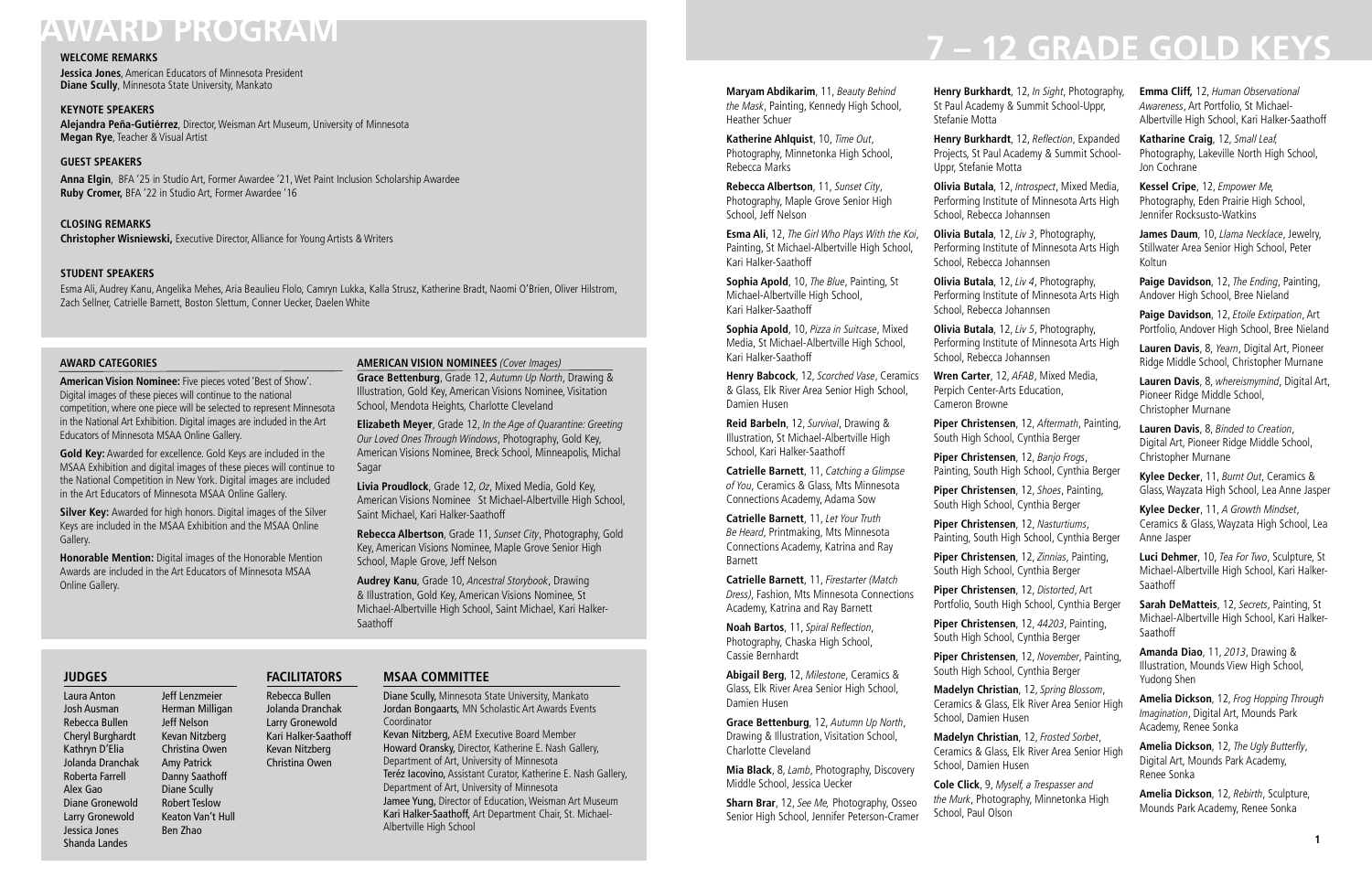**Amelia Dickson**, 12, *Cyberchondria: Fear and Fabrication*, Mixed Media, Mounds Park Academy, Renee Sonka

**Amelia Dickson**, 12, *Caged,* Mixed Media, Mounds Park Academy, Renee Sonka

**Amelia Dickson**, 12, *The Manifestations of Anxiety*, Art Portfolio, Mounds Park Academy, Renee Sonka

**Amelia Dickson**, 12, *Lore: A Childhood Across Three Continents*, Painting, Mounds Park Academy, Renee Sonka

**Niomi Dillard**, 10, *Look Away Kiss,* Photography, Columbia Heights High School, Sarah Honeywell

**Levi Donat**, 12, *Unenthused*, Painting, Elk River Area Senior High School, Lisa Rebrovich

**Cyrus Dougba**, 12, Reflections, Photography, St Michael-Albertville High School, Kari Halker-Saathoff

**Synnove Erickson**, 10, *Big Shoes*, Drawing & Illustration, Jefferson High School, Ryan Pedersen

**Sarah Feng**, 11, *Polar*, Drawing & Illustration, Breck School, Michal Sagar

**Sarah Feng**, 11, *Act II*, Painting, Breck School, Michal Sagar

**Sarah Feng**, 11, *A Maize in History*, Painting, Breck School, Michal Sagar

**Bethany Fida**, 10, *Distanced*, Drawing & Illustration, St Agnes High School, Jennifer Soriano

**Teagan Fisher**, 11, *Waiting For Anything*, Digital Art, Performing Institute of Minnesota Arts High School, Julie Fowler

**Ellsie Frauendienst**, 11, *Industrial Interior Design Kitchen*, Architecture & Industrial Design, St Michael-Albertville High School, Kari Halker-Saathoff

**Carlos Gonzales**, 12, *Boredom*, Photography, North High School, Melissa Mandel

**Carlos Gonzales**, 12, *Silence*, Photography, North High School, Melissa Mandel

**Carlos Gonzales**, 12, *Highlights,* Photography, North High School, Melissa Mandel

**Christopher Gorton**, 11, *Slab Vase Rusted,* Ceramics & Glass, Osseo Senior High School, Daniel Prody

**Simon Graves,** 12, *The Many Faces of*  Confinement, Editorial Cartoon sponsored by The Herb Block Foundation, Columbia Heights High School, Hannah Starke

**Jacob Hachey**, 10, *Cardboard Gothic*, Sculpture, Andover High School, Sara Henrikson

**Praise Hanson**, 11, *Veiled*, Photography, St Michael-Albertville High School, Joshua Ausman

**Natalie Harmon**, 10, *Journey*, Photography, Chaska High School, Christina Keith

**Julia Harms**, 11, *Laugh*, Drawing & Illustration, Visitation School, Charlotte Cleveland

**Idil Hassan**, 12, *Looking for the Blooms,* Painting, Kennedy High School, Kelly Yackel

**Natalie Heckathorne**, 12, *Playing With Light*, Photography, Maple Grove Senior High School, Jeff Nelson

**Rey Heise**, 10, *Ignited*, Photography, Performing Institute of Minnesota Arts High School, John Raasch

**Hailey Hlavinka**, 8, *Untitled*, Drawing & Illustration, Roosevelt Middle School, Curtis Huso

**Kylie Hoover,** 12, *Une Lapin Joue Avec Les Fleurs*, Drawing & Illustration, Northfield High School, Katherine Norrie

**Sophia Huang**, 11, *Autumn*, Drawing & Illustration, Mounds View High School, Nicole Fisher

**Kylie Huseth**, 12, *Eolith*, Ceramics & Glass, Elk River Area Senior High School, Damien Husen

**Abigail Hwang**, 9, *Intrapersonal*, Drawing & Illustration, Wayzata High School, Ericka Bachmeier

**Ava Jaffe**, 11, *Breaking the Dusk*, Photography, Breck School, Dallas Crow

**Amelia Johnson**, 12, *Moments in My Day*, Art Portfolio, St Michael-Albertville High School, Kari Halker-Saathoff

**2 3 Hazel Meerson-Hendrie**, 12, *Red Like the Color of Love*, Art Portfolio, Woodbury High School, Tricia Schmidt

**Emily Johnson**, 12, Way of Reflection, Drawing & Illustration, Breck School, Michal Sagar

**Emily Johnson**, 12, *Childhood Collection*, Drawing & Illustration, Breck School, Michal Sagar

**Emily Johnson**, 12, Way of Reflection, Art Portfolio, Breck School, Michal Sagar

**Emily Johnson**, 12, *Hang Loose*, Photography, Breck School, Michal Sagar

**Ella Judt**, 12, *Underwear Queen*, Painting, Performing Institute of Minnesota Arts High School, Kathryn D'Elia

**Ella Judt**, 12, *Myself,* Painting, Performing Institute of Minnesota Arts High School, Sunnie Helms

**Scott Julian**, 12, *Next Stop: Nowhere*, Digital Art, Wayzata High School, Alexandra Hermon

**Audrey Kanu**, 10, *Ancestral Storybook*, Drawing & Illustration, St Michael-Albertville High School, Kari Halker-Saathoff

**Quinn Karger**, 11, *Lady of Purple*, Painting, Perpich Center-Arts Education, Kathryn D'Elia

**Ian Katan**, 12, *Tails Up*, Film & Animation, Edina Senior High School, Kim Raskin

**Annika Kim**, 9, *Thumbs Up*, Film & Animation, St Paul Academy & Summit School-Uppr, Kathryn Campbell

**Catherine Kim**, 11, *Refused To Be Discarded*, Drawing & Illustration, Chaska High School, Christina Keith

**Nicole Kim**, 7, *Chain of Eternity*, Jewelry, Lake Middle School, Nicole Domer

**Eloise Koltun**, 12, *5*, Painting, Stillwater Area Senior High School, Peter Koltun

**Eloise Koltun**, 12, *Birdseed*, Art Portfolio, Stillwater Area Senior High School, Peter Koltun

**Luke Kusar**, 11, *Takeoff*, Photography, Minnetonka High School, Rebecca Marks

**Kristen Alexis Lacsamana**, 12, *Shawna's Pipedream*, Painting, Perpich Center-Arts Education, Kathryn D'Elia

**Kristen Alexis Lacsamana,** 12, *Alaala ni Lola*, Painting, Perpich Center-Arts Education, Kathryn D'Elia

**Kristen Alexis Lacsamana**, 12, *Lay & Rest*, Digital Art, Perpich Center-Arts Education, Cameron Browne

**Anita Lam**, 11, *Arrival*, Drawing & Illustration, Prior Lake High School, Kristi Malmgren

**Andrew Lee**, 11, *Shoes*, Mixed Media, St Croix Lutheran School, Yoorim Park

**Rachel Lee**, 8, *Dad at the United States Senate*, Painting, Yinghua Academy, Julie May

**Izzy Leto**, 12, Self Reflection, Art Portfolio, Performing Institute of Minnesota Arts High School, Rebecca Johannsen

**Gloria Liu**, 9, *Tibetan Child*, Drawing & Illustration, Mounds View High School, Yudong Shen

**Fox Lopez**, 12, *Strike a Pose*, Printmaking, Perpich Center-Arts Education, Cameron Browne

**Jules Loth**, 11, *New York Struttin'*, Printmaking, Performing Institute of Minnesota Arts High School, Rebecca Johannsen

**Camryn Lukkar**, 12, *Staged Observation*, Photography, St Michael-Albertville High School, Kari Halker-Saathoff

**Camryn Lukkar**, 12, *Ms. Lynae*, Photography, St Michael-Albertville High School, Kari Halker-Saathoff

**Camryn Lukkar**, 12, *Step Into the Light*, Art Portfolio, St Michael-Albertville High School, Joshua Ausman

**Ava Marti**, 11, *Flotsam*, Mixed Media, Perpich Center-Arts Education, Kathryn D'Elia

**Keaton Mayhew**, 12, *Behind a Lens*, Photography, Jefferson High School, Ryan Pedersen

**Keaton Mayhew**, 12, *Weather Patterns*, Photography, Jefferson High School, Ryan Pedersen

**Quinn McKane**, 12, *My Thoughts*, Photography, North High School, Melissa Mandel

**Hazel Meerson-Hendrie**, 12, *Cooties,* Ceramics & Glass, Woodbury High School, Tricia Schmidt

**Beza Mesfin**, 12, *Changes*, Ceramics & Glass, Woodbury High School, Tricia Schmidt

**Elizabeth Meyer**, 12, *In the Age of Quarantine: Greeting Our Loved Ones Through Windows*, Photography, Breck School,

Michal Sagar

**Alyson Miskowic**, 12, *Tango,* Ceramics & Glass, Elk River Area Senior High School, Damien Husen

**Leyla Mohamed**, 12, *Ayeeyo*, Photography, North High School, Melissa Mandel

**Axel Montes Sosa**, 11, *Calming Child*, Photography, Chaska High School, Alison Nieber

**Sidney Montgomery**, 11, *Pity Narration* 

*How I Feel About This Nation*, Film & Animation, Andover High School, Sara Henrikson

**Fina Mooney**, 12, *A Mother's Embrace*, Drawing & Illustration, St Anthony Village High School, Andrea Mason

**Fina Mooney**, 12, *A Glimpse of Marjorie*, Painting, St Anthony Village High School, Jim Robinson

**Fina Mooney**, 12, *Artistic Impressions*, Art Portfolio, St Anthony Village High School, Andrea Mason

**Aaliyah Mosher**, 11, *Cherry Blossom Raku*, Ceramics & Glass, Elk River Area Senior High School, Damien Husen

**Sadie Nelson**, 12, *Human*, Nature, Art Portfolio, Breck School, Coreena Affleck

**Tess Nelson**, 12, *Happy Birthday*, Digital Art, Performing Institute of Minnesota Arts High School, Rebecca Johannsen

**Tess Nelson**, 12, *Unexpected Visitor*, Digital Art, Performing Institute of Minnesota Arts High School, Rebecca Johannsen

**Tess Nelson**, 12, *Dark Nights,* Digital Art, Performing Institute of Minnesota Arts High School, Rebecca Johannsen

**Tess Nelson**, 12, *Boys*, Digital Art, Performing Institute of Minnesota Arts High School, Julie Fowler

**Tess Nelson**, 12, *Witness*, Digital Art, Performing Institute of Minnesota Arts High School, Rebecca Johannsen

**Tess Nelson,** 12, *Sick*, Digital Art, Performing Institute of Minnesota Arts High School, Rebecca Johannsen

**Tess Nelson**, 12, *All Eyes on Me*, Digital Art, Performing Institute of Minnesota Arts High School, Rebecca Johannsen

**Tess Nelson**, 12, *Dig In*, Digital Art, Performing Institute of Minnesota Arts High School, Grover Hogan

**Tess Nelson**, 12, *Bojazn*, Art Portfolio, Performing Institute of Minnesota Arts High School, Rebecca Johannsen

**Tess Nelson**, 12, *Antecedent*, Art Portfolio, Performing Institute of Minnesota Arts High School, Grover Hogan

**Tess Nelson**, 12, *Anansi*, Digital Art, Performing Institute of Minnesota Arts High School, Julie Fowler

**Tess Nelson**, 12, *Wrath*, Painting, Performing Institute of Minnesota Arts High School, Grover Hogan

**Tess Nelson**, 12, *Checked Out*, Digital Art, Performing Institute of Minnesota Arts High School, Rebecca Johannsen

**Eden Nisam**, 12, *Self-Portrait of the Artist in Front of the Canvas*, Painting, Wayzata High School, Joanna Korsmo Prosser

**Eden Nisam**, 12, *Zoe, Waking,* Drawing & Illustration, Wayzata High School, Joanna Korsmo Prosser

**Naomi O'Brien**, 12, *Waltz*, Drawing & Illustration, Lakeville North High School, Jon Cochrane

**Lindsey Oh**, 11, *Petrichor,* Comic Art, Wayzata High School, Ericka Bachmeier

**Emily Olson**, 12, *Emotions Stand Still*, Photography, Osseo Senior High School, Jennifer Peterson-Cramer

**Ella Ovall**, 12, *Fractured*, Drawing & Illustration, Elk River Area Senior High School, Damien Husen

**Ella Ovall**, 12, *Attrition*, Drawing & Illustration, Elk River Area Senior High School, Damien Husen

## **7 – 12 GRADE GOLD KEYS 7 – 12 GRADE GOLD KEYS**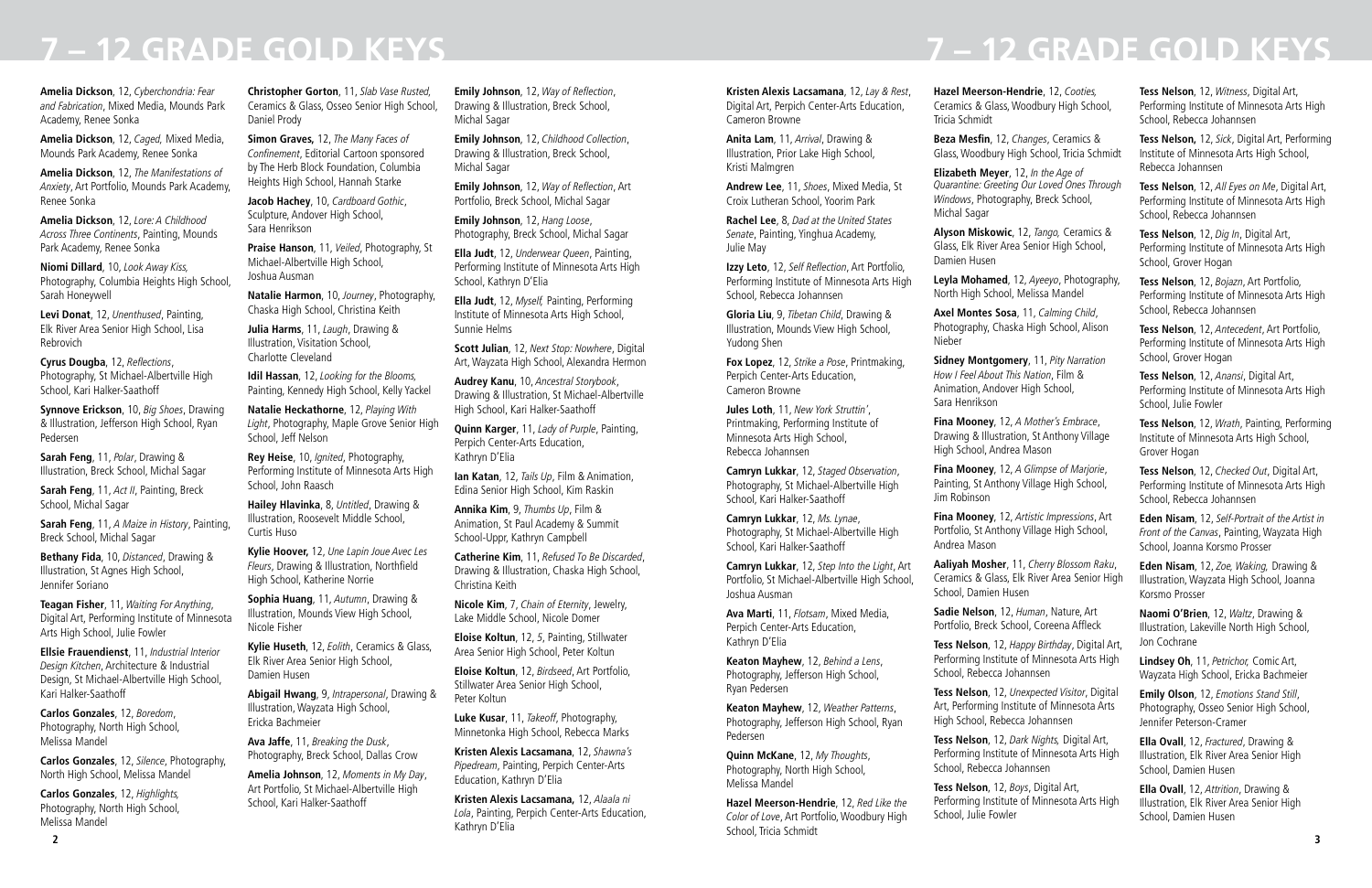**Ella Ovall**, 12, *Strawberry Field*, Painting, Elk River Area Senior High School, Damien Husen

**Ella Ovall**, 12, *Connected*, Drawing & Illustration, Elk River Area Senior High School, Damien Husen

**Ella Ovall**, 12, *The Ubiquity of Water,* Art Portfolio, Elk River Area Senior High School, Damien Husen

**Gray Paulsen**, 12, *Business Card*, Design, Wayzata High School, Alexandra Hermon

**Gray Paulsen**, 12, *Shades of Brown Event Poster*, Design, Wayzata High School, Alexandra Hermon

**Brittany Pekarek**, 9, *Far Away*, Photography, Columbia Heights High School, Sarah Honeywell

**Mia Penn**, 10, *Headspace,* Photography, Breck School, Dallas Crow

**Abby Perez**, 9, *Samara*, Photography, Chaska High School, Alison Nieber

**Meg Petersen**, 11, *Sun Hat*, Painting, White Bear Lake High School South, Shawn Gritzmacher

**Isabelle Pink**, 12, *Something On My Mind*, Ceramics & Glass, Breck School, Coreena Affleck

**Benjamin Pipkin**, 9, *Bridges*, Photography, Osseo Senior High School, Jennifer Peterson-Cramer

**Benjamin Pipkin**, 9, *Untitled*, Photography, Osseo Senior High School, Jennifer Peterson-Cramer

**Landen Pool**, 10, *Fall Favorite*, Photography, St Michael-Albertville High School, Ryan Hawke

**Livia Proudlock**, 12, *Bubble Gum*, Mixed Media, St Michael-Albertville High School, Kari Halker-Saathoff

**Livia Proudlock**, 12, *Sculpture: Organic*, Art Portfolio, St Michael-Albertville High School, Kari Halker-Saathoff

**Livia Proudlock**, 12, *Oz*, Mixed Media, St Michael-Albertville High School, Kari Halker-Saathoff

**Livia Proudlock**, 12, *Drawing: Human Perception*, Art Portfolio, St Michael-Albertville High School, Kari Halker-Saathoff

**Anna Puent**, 11, *Krista Portrait*, Photography, St Michael-Albertville High School, Ryan Hawke

**Anna Puent**, 11, *Sierra Flower Eye*, Photography, St Michael-Albertville High School, Ryan Hawke

**Ryann Randle**, 12, *Acceptance of Change*, Drawing & Illustration, Breck School, Michal Sagar

**Rhylee Reimann**, 11, *HeyHey with a Twist*, Drawing & Illustration, Zimmerman High School, Emily Zahn

**Raina Robideaux**, 12, *Mother's Grief*, Photography, North High School, Melissa Mandel

**Raina Robideaux**, 12, *Youth*, Photography, North High School, Melissa Mandel

**Lindsay Rosenoff**, 12, *Coral Reef Vase*, Ceramics & Glass, Chanhassen High School, Edi Hepler

**Madeline Ruddy**, 10, *Cinderella*, Ceramics & Glass, Andover High School, Sara Henrikson

**Claire Ruuska**, 11, *Antique Store,* Drawing & Illustration, Rogers High School, Susan Sebghati

**Trisha Samba**, 11, *Eternal*, Photography, Breck School, Megan Shakow

**Willow Sandler-Westall**, 11, *Small-Town Monotony, Melancholy, and Nostalgia, Illuminated by Streetlights*, Drawing & Illustration, Northfield High School, Karna Hauck

**Viriya Sann Chanthalakeo**, 11, *Pattern Play*, Photography, Chaska High School, Cassie Bernhardt

**Emily Santjer**, 12, *Lakeside Painting*, Drawing & Illustration, Maccray High School, Jasmine Goblish

**Shadia Seifedin**, 12, *Still Life*, Ceramics & Glass, Woodbury High School, Tricia Schmidt

**Etta Sether**, 12, *Dehumanized*, Comic Art, Elk River Area Senior High School, Lisa Rebrovich

**Isak Sevig**, 12, *Refraction*, Photography, Jefferson High School, Ryan Pedersen

**Isak Sevig**, 12, *Sleepless City*, Photography, Jefferson High School, Ryan Pedersen

**Amira Sinclair**, 11, *Self Portrait as an Adult,* Drawing & Illustration, Breck School, Michal Sagar

**Nina Starchook**, 12, *Coral Pipes,* Ceramics & Glass, St Paul Academy & Summit School-Uppr, Mara Duvra

**Joey Stedman**, 12, *Mental Trap*, Photography, Jefferson High School, Ryan Pedersen

**Joey Stedman**, 12, *Mental Illness In The Flesh*, Art Portfolio, Jefferson High School, Ryan Pedersen

**Joey Stedman**, 12, *Glow*, Photography, Jefferson High School, Ryan Pedersen

**Joey Stedman**, 12, *Raw*, Photography, Jefferson High School, Ryan Pedersen

**Joey Stedman**, 12, *Never Quitting*, Photography, Jefferson High School, Ryan Pedersen

**Joey Stedman**, 12, *Emotions So Crooked*, Photography, Jefferson High School, Ryan Pedersen

**Joey Stedman**, 12, *The World: Now In Color*, Photography, Jefferson High School, Ryan Pedersen

**Alex Stoner**, 12, *Steampunk Chess Contrivance*, Sculpture, Performing Institute of Minnesota Arts High School, Mandy Stringer

**Alex Stoner**, 12, *Fall Apart*, Printmaking, Performing Institute of Minnesota Arts High School, Rebecca Johannsen

**Alex Stoner**, 12, *2D Portfolio*, Art Portfolio, Performing Institute of Minnesota Arts High School, Rebecca Johannsen

**Alex Stoner,** 12, *Glass Orb of Energy*, Ceramics & Glass, Performing Institute of Minnesota Arts High School, Mandy Stringer

**Emily Strahan**, 9, Patterned Profile, Mixed Media, Kennedy High School, Heather Schuer

**Lauren Stratton**, 12, *Homesick*, Digital Art, Chaska High School, Christina Keith

**Kalla Strusz**, 10, *Time or Money*, Sculpture, St Michael-Albertville High School, Kari Halker-Saathoff

**Kalla Strusz**, 10, *Stargazing Sea*, Sculpture, St Michael-Albertville High School, Kari Halker-Saathoff

**Emalyn Sullivan**, 12, *Recovery*, Mixed Media, Blaine High School, Kimberly Schenk

**Madeleine Tatum**, 11, *Message In A Bottle*, Drawing & Illustration, Southwest High School, M Spano

**Alexa Theobald**, 12, *Depression,* Drawing & Illustration, Mankato East High School, Lorrie Schroeder

**Alexa Theobald**, 12, *Silence*, Drawing & Illustration, Mankato East High School, Lorrie Schroeder

**Ari Tourville**, 10, *Looking Through the Trees*, Photography, St Michael-Albertville High School, Kari Halker-Saathoff

**Allison Tran**, 12, *Solitude*, Digital Art, Mounds View High School, Yudong Shen

**Allison Tran**, 12, *Diasporic Identity*, Art Portfolio, Mounds View High School, Yudong Shen

**Hannah Vandergon**, 11, *Perspective of a Bee*, Photography, Chaska High School, Cassie Bernhardt

**Daisy Vanderwood**, 12, *Portrait of Three Daisys*, Painting, White Bear Lake High School South, Shawn Gritzmacher

**Daisy Vanderwood**, 12, *Mini Concentration*, Painting, White Bear Lake High School South, Shawn Gritzmacher

**Natalie Waibel**, 9, *Childhood Memories*, Ceramics & Glass, St Paul Academy & Summit School-Uppr, Daryn Lowman

**Olivia Wan**, 9, *The Last Nerve*, Drawing & Illustration, Wayzata High School, Yudong Shen

**Alyssa Wang**, 7, *A Wise Man - My Grandpa*, Drawing & Illustration, Lake Middle School, Ashley Martin

**Xinyue Wang**, 10, *Me & Bass*, Drawing & Illustration, Mounds View High School, Yudong Shen

**Lydia Wee**, 11, *Wee Feet*, Photography, Eagan High School, Stephanie Molstre-Kotz

**Daelen White**, 11, *Color Bowling*, Photography, Columbia Heights High School,

Sarah Honeywell **Connor Wigglesworth**, 11, *Contrast Study 1*, Ceramics & Glass, Jefferson High School,

Ryan Pedersen

**Tegan Woolsey**, 12, *Visitation*, Photography, Rogers High School, Mark Pederson

**Taylor Wright**, 10, *A Quiet Melancholy*, Digital Art, Shakopee Senior High School,

Christine Brown

**Xintong Xiang**, 12, Overflow, Mixed Media, Mounds Park Academy, Renee Sonka

**Elizabeth Xiao**, 10, *Elise*, Drawing & Illustration, Mounds View High School,

Yudong Shen

**CherJay Yang**, 12, *Illumination of Ponder*, Photography, North High School, Melissa Mande

## **7 – 12 GRADE GOLD KEYS 7 – 12 GRADE GOLD KEYS**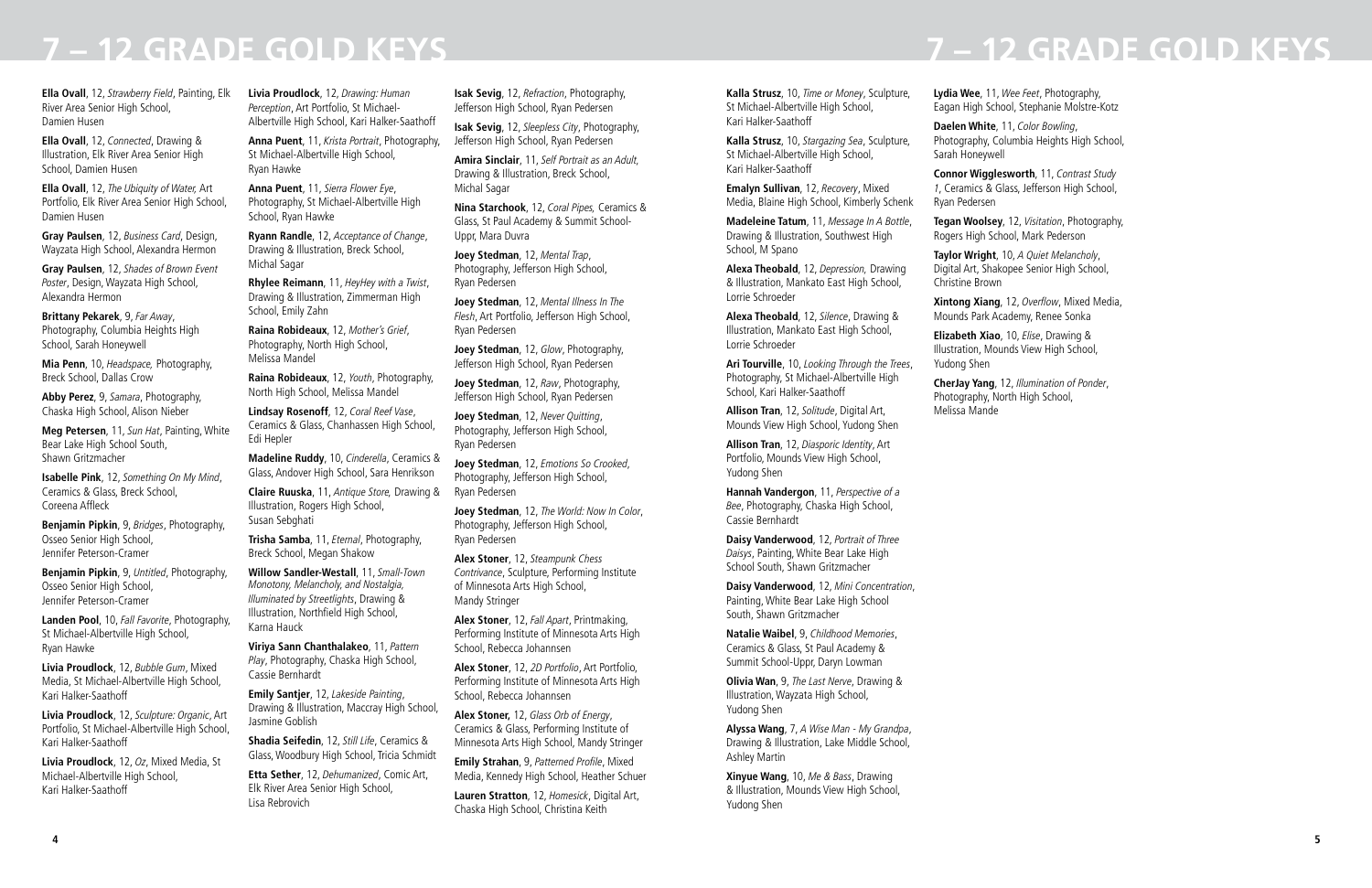## **7 – 12 GRADE SILVER KEYS 7 – 12 GRADE SILVER KEYS**

**Katherine Ahlquist**, 10, *Shoes*, Photography, Minnetonka High School, Rebecca Marks

**Rebecca Albertson**, 11, *Draining Away,* Photography, Maple Grove Senior High School, Jeff Nelson

**Ashley Alden**, 11, *Lake Minnetonka Regional Park*, Ceramics & Glass, Maple Grove Senior High School, Chad Manders

**Esma Ali**, 12, *The Girl Who Bloomed with The Flax*, Painting, St Michael-Albertville High School, Kari Halker-Saathoff

**Stella Allingham**, 12, *Emotional Control Center*, Ceramics & Glass, Breck School, Coreena Affleck

**Allison Anderson**, 8, *In the Eyes of You*, Drawing & Illustration, Valley View Middle School, Jon Henricksen

**Emma Anderson**, 12, *Gemini*, Ceramics & Glass, St Michael-Albertville High School, Joshua Ausman

**Lily Anderson**, 11, *Yawning Boy*, Painting, Wayzata High School, Dawn Duwenhoegger

**Sophia Apold**, 10, *Mixed*, Mixed Media, St Michael-Albertville High School, Kari Halker-Saathoff

**Wilson Apuparo Martinez**, 11, *Querida Mama (Dear Mom)*, Photography, Columbia Heights High School, Sarah Honeywell

**Dylan Auseth**, 12, *Green and Stained Vase,* Ceramics & Glass, Maple Grove Senior High School, Chad Manders

**Catrielle Barnett**, 11, *Yek and Key*, Ceramics & Glass, Mts Minnesota Connections Academy, Adama Sow

**Peyton Baumgartner**, 12, *Ride to the Shore*, Drawing & Illustration, Kennedy High School, Kelly Yackel

**Megan Beireis**, 11, *Too Seen*, Drawing & Illustration, Chaska High School, Christina Keith

**Julia Ben-Ozilio**, 11, *Chang'e Moon Goddess*, Mixed Media, Edina Senior High School, Dalen Towne

**Abby Bendt,** 10, Polar Bear Reflection, Photography, Minnetonka High School, Rebecca Marks

**Kenia Benitez Sanchez**, 12, *Buen Provecho*, Drawing & Illustration, Kennedy High School, Kelly Yackel

**Abigail Berg**, 12, *Raku Bottle,* Ceramics & Glass, Elk River Area Senior High School, Damien Husen

**Nan Besse**, 12, *A Dress Named Molly*, Fashion, St Paul Academy & Summit School-Uppr, Mara Duvra

**Grace Bettenburg**, 12, *Burnout*, Painting, Visitation School, Charlotte Cleveland

**Nicole Blake**, 12, *Nature and Home's Concurrence*, Ceramics & Glass, Breck School, Coreena Affleck

**Rachel Boehme**, 12, *Asymmetrical Leaf Jar*, Ceramics & Glass, Osseo Senior High School, Daniel Prody

**Katherine Bradt**, 12, *Moth Man, Beware*, Painting, St Michael-Albertville High School, Kari Halker-Saathoff

**6 7 Kylee Decker**, 11, *A Treasure of the Deep*, Ceramics & Glass, Wayzata High School, Lea Anne Jasper

**Katherine Bradt**, 12, *Insomniac*, Painting, St Michael-Albertville High School, Kari Halker-Saathoff

**Katherine Bradt**, 12, *Earworm*, Painting, St Michael-Albertville High School, Kari Halker-Saathoff

**Odelia Brandel**, 12, *The Snow House*, Painting, Minnetonka High School, Steve Nugent

**Odelia Brandel**, 12, *Still Life,* Painting, Minnetonka High School, Steve Nugent

**Odelia Brandel**, 12, *MILES*, Film & Animation, Minnetonka High School, Steve Nugent

**Hannah Brass**, 11, *Gender*, Sculpture, St Paul Academy & Summit School-Uppr, Daryn Lowman

**Maksim Brechko**, 11, *Crazy Dude*, Drawing & Illustration, Chanhassen High School, Edi Hepler

**Amy Brewster**, 12, *Fronts of Adventure*, Art Portfolio, Eastview High School, Scott Gustafson

**Mac Brown**, 12, *Industrialized Eye View*, Art Portfolio, St Paul Academy & Summit School-Uppr, Mara Duvra

**Henry Burkhardt**, 12, *Eyes and Faces*, Art Portfolio, St Paul Academy & Summit School-Uppr, Stefanie Motta

**Olivia Butala**, 12, *Duel*, Printmaking, Performing Institute of Minnesota Arts High School, Rebecca Johannsen

**Olivia Butala**, 12, *Retrospect*, Mixed Media, Performing Institute of Minnesota Arts High School, Rebecca Johannsen

**Olivia Butala**, 12, *Dear Diary, Get Better Soon*, Art Portfolio, Performing Institute of Minnesota Arts High School, Rebecca Johannsen

**Karol Carmona Lopez**, 11, *Abuela*, Painting, Southwest High School, Cecily Spano

**Cerina Chang**, 12, *A Life Disruption*, Drawing & Illustration, Elk River Area Senior High School, Lisa Rebrovich

**Cerina Chang**, 12, *Reaching For The Last Life*, Painting, Elk River Area Senior High School, Damien Husen

**Cy Christensen**, 11, *AAAAAAAAAAAA AAAAAAAAAAAAAAAAAHH*, Drawing & Illustration, Perpich Center-Arts Education, Kathryn D'Elia

**Piper Christensen**, 12, *December*, Painting, South High School, Cynthia Berger

**Cole Click**, 9, *Social Distancing*, Photography, Minnetonka High School, Paul Olson

**Emma Cliff**, 12, *Temporary Youth*, Photography, St Michael-Albertville High School, Kari Halker-Saathoff

**Maren Coudret**, 10, *Bella's Trip*, Painting, Northfield High School, Katherine Norrie

**Gabriella D'Aquila**, 12, *Apollo*, Printmaking, Visitation School, Charlotte Cleveland

**Lauren Davis**, 8, *Flight Across the Untouched Mind*, Mixed Media, Pioneer Ridge Middle School, Christopher Murnane

**Grace Dickerson**, 12, *Mind Vomit*, Drawing & Illustration, Northfield High School, Katherine Norrie

**Shanon Dickman**, 12, *Up By the Light House*, Painting, Rogers High School, Mark Pederson

**Amelia Dickson**, 12, *Storage Full*, Digital Art, Mounds Park Academy, Renee Sonka

**Amelia Dickson**, 12, *Anxiety's Untouched Remains*, Drawing & Illustration, Mounds Park Academy, Renee Sonka

**Amelia Dickson**, 12, *Chapters of Childhood*, Art Portfolio, Mounds Park Academy, Renee Sonka

**Abigail Dolan**, 12, *Dear Mama*, Expanded Projects, St Michael-Albertville High School, Kari Halker-Saathoff

**Abigail Dolan**, 12, *Identity. You or Me?*, Ceramics & Glass, St Michael-Albertville High School, Kari Halker-Saathoff

**Abigail Dolan**, 12, *Permanant Mortality*, Art Portfolio, St Michael-Albertville High School, Kari Halker-Saathoff

**Pema Dolkar**, 12, *Verisimilitude*, Comic Art, Wayzata High School, Ericka Bachmeier

**Pema Dolkar,** 12, *(One-sided) Enemies to (Almost) Friends*, Comic Art, Wayzata High School, Ericka Bachmeier

**Alexis Druley**, 11, *Cactus Judy*, Drawing & Illustration, Columbia Heights High School, Hannah Starke

**Dela Dumenya**, 10, *Glimpse*, Photography, North High School, Melissa Mandel

**Sawyer Eidem**, 12, *The Struts, 9/18*, Photography, Chaska High School, Alison Nieber

**Sawyer Eidem**, 12, *Fall Flora*, Photography, Chaska High School, Alison Nieber

**Vanessa Ellis**, 11, *Getting Our Hooves Dirty*, Photography, St Michael-Albertville High School, Joshua Ausman

**Jacki Emery**, 12, *Nuggets*, Ceramics & Glass, St Michael-Albertville High School, Jenna Nevonen

**Rosy Estrada**, 10, Fierce Campfire, Photography, Columbia Heights High School, Sarah Honeywell

**Aafia Farhan**, 10, *That Window*, Photography, Minnetonka High School, Rebecca Marks

**Kelly Farmer**, 12, *Garden with Wings*, Drawing & Illustration, Rogers High School, Mark Pederson

**Bethany Fida**, 10, *Andinet Beimnet*, Mixed Media, St Agnes High School, Jennifer Soriano

**Evelyn Flasschoen**, 10, *Royalty*, Design, Andover High School, Sara Henrikson

**Amelia Foppe**, 12, *Mind Game*, Art Portfolio, Perpich Center-Arts Education, Sandra Woodhull

**Sean Gallagher**, 11, *Inescapable Star Bones*, Digital Art, Mike McLain

**Elsa Gilbertson**, 11, *MilkBone*, Ceramics & Glass, Wayzata High School, Lea Anne Jasper

**Cedar Goemer**, 12, *Vacation with Mom*, Digital Art, Rockford High School, Cindy Milller

**Carlos Gonzales**, 12, *City Lights*, Photography, North High School, Melissa Mandel

**Brianna Good**, 12, *They Are Marketing Our Miracle*, Sculpture, Rogers High School,

Mark Pederson

**Brianna Good**, 12, *Home Alone*, Sculpture, Rogers High School, Mark Pederson

**Brianna Good**, 12, *Abstract Movement*, Sculpture, Rogers High School, Mark Pederson

**Eva Grahl**, 12, *West of Eden,* Drawing & Illustration, St Michael-Albertville High School, Kari Halker-Saathoff

**Simon Graves**, 12, *In the Eye of Moderation*, Editorial Cartoon sponsored by The Herb Block Foundation, Columbia Heights High School, Hannah Starke

**Simon Graves**, 12, *Editorial Lament*, Art Portfolio, Columbia Heights High School, Hannah Starke

**L. Greve**, 11, *Bedroom Angel*, Painting,

Perpich Center-Arts Education, Kathryn D'Elia

**Aubrey Griesch**, 12, *Eyes*, Ceramics & Glass, Osseo Senior High School, Daniel Prody

**Lillian Gundberg**, 10, *Born of Water and Spirit*, Painting, Edina Senior High School, Dalen Towne

**Olivia Haik**, 12, *Welding Together*, Photography, Maple Grove Senior High School, Chad Manders

**Elle Hall-Holt**, 12, *Wilting Tea Set*, Ceramics & Glass, Perpich Center-Arts Education, Cameron Browne

**Praise Hanson,** 11, *Pure*, Photography, St Michael-Albertville High School, Joshua Ausman

**Praise Hanson**, 11, *Out of the Shadows*, Photography, St Michael-Albertville High School, Joshua Ausman

**Julia Harms**, 11, *In-Person*, Drawing & Illustration, Visitation School, Charlotte Cleveland

**Nadav Havilio**, 11, *Hippocampus*, Sculpture, Wayzata High School, Dawn Duwenhoegger

**Juliet Heffelbower**, 8, *Portrait*, Drawing & Illustration, Valley View Middle School, Jon Henricksen

**Lauren Hendrickson**, 11, *James*, Painting, Northfield High School, Katherine Norrie

**Mary Hendrickson**, 12, *Bird's Nest Self Portrait*, Painting, South High School, Cynthia Berger

**Ashlyn Hering**, 12, *Still Life*, Painting, Mankato East High School, Lorrie Schroeder

**Clare Hinnenkamp**, 11, *Mushroom Cup*, Ceramics & Glass, Irondale Senior High School, Scott Krohn

**Mia Hofmann**, 12, *Stay Off the Tracks*, Photography, St Paul Academy & Summit School-Uppr, Mara Duvra

**Virginia Horace**, 12, Butterfly Book Art, Sculpture, St Michael-Albertville High School, Kari Halker-Saathoff

**Lily Huynh**, 12, *City Dreams*, Art Portfolio, Andover High School, Sara Henrikson

**Tessa Hyndman**, 12, *Bloom*, Printmaking, Performing Institute of Minnesota Arts High School, Rebecca Johannsen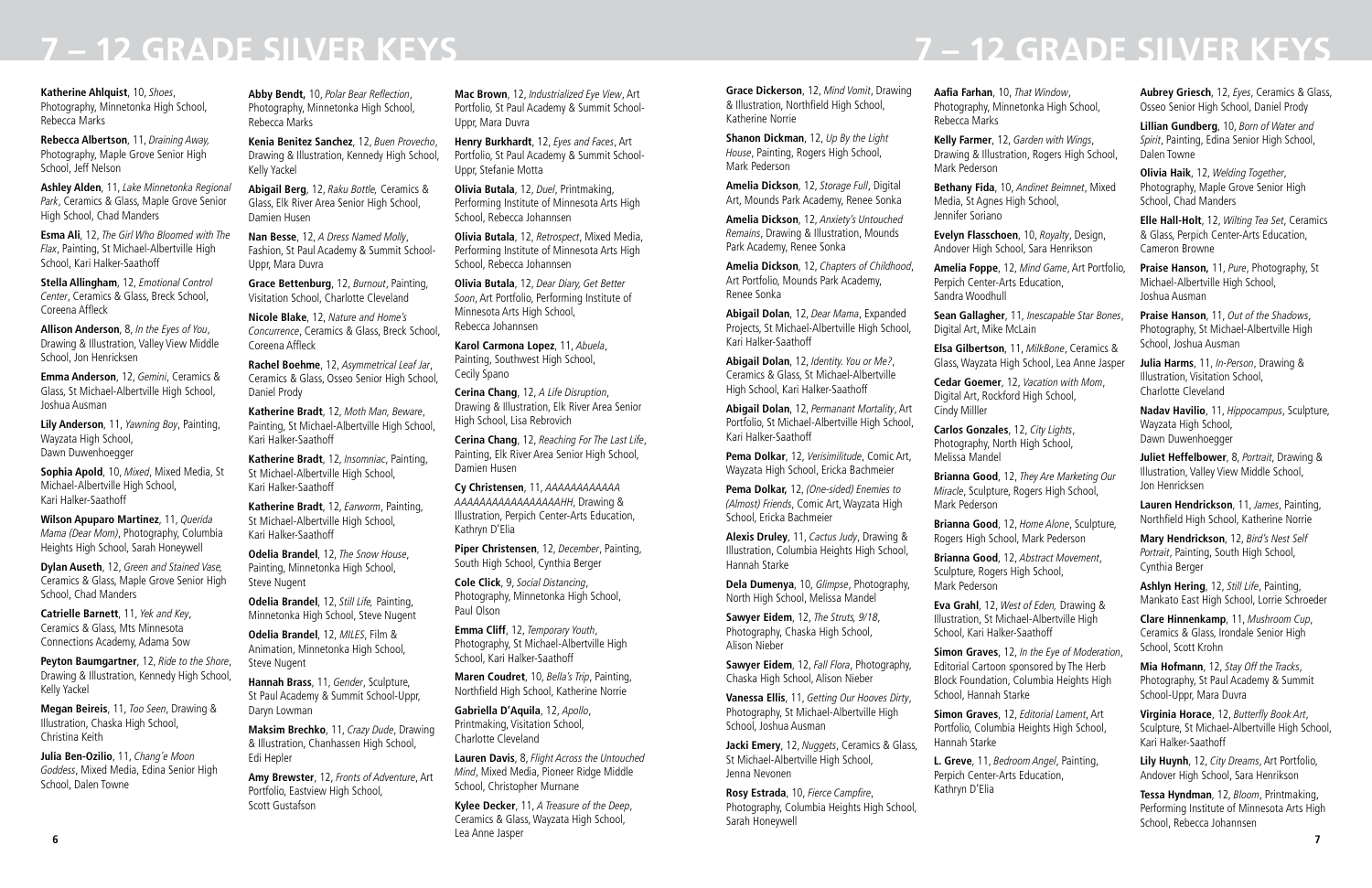## **7 – 12 GRADE SILVER KEYS 7 – 12 GRADE SILVER KEYS**

**Tessa Hyndman**, 12, *Divine Femininity*, Art Portfolio, Performing Institute of Minnesota Arts High School, Rebecca Johannsen

**Hanna Hynes**, 12, *The Swan*, Sculpture, St Michael-Albertville High School, Kari Halker-Saathoff

**Ava Jaffe**, 11, *Hidden Colors*, Photography, Breck School, Dallas Crow

**Mia Jennings**, 12, *Fate*, Digital Art, Southwest High School, Ben Zhao

**Mia Jennings,** 12, *Tus Yeeb Ntsuab (The Enemy)*, Digital Art, Southwest High School, Ben Zhao

**Mia Jennings,** 12, *Beyond the Human Experience*, Art Portfolio, Southwest High School, Ben Zhao

**Lilly Jerpseth**, 10, *Which Way is Up?*, Photography, St Michael-Albertville High School, Kari Halker-Saathoff

**Alexander Johnson**, 12, *Wolves*, Digital Art, Perpich Center-Arts Education, Kathryn D'Elia

**Amelia Johnson**, 12, *Hive*, Sculpture, St Michael-Albertville High School, Kari Halker-Saathoff

**Amelia Johnson**, 12, *Stretched to Stress*, Drawing & Illustration, St Michael-Albertville High School, Joshua Ausman

**Emily Johnson**, 12, *Dreaming of Daybreak*, Drawing & Illustration, Breck School, Michal Sagar

**Lindsey Johnson**, 12, *Pulsating*, Drawing & Illustration, Hopkins High School, Bethany Henshaw

**Lindsey Johnson**, 12, *"Choosing" Interpretation*, Painting, Hopkins High School, Bethany Henshaw

**Lindsey Johnson**, 12, *Bloom*, Drawing & Illustration, Hopkins High School, Bethany Henshaw

**Lindsey Johnson**, 12, *Advance*, Digital Art, Hopkins High School, Bethany Henshaw

**Lindsey Johnson**, 12, *Escort*, Digital Art, Hopkins High School, Bethany Henshaw

**Lindsey Johnson**, 12, Reflecting, Digital Art, Hopkins High School, Bethany Henshaw

**Lindsey Johnson**, 12, *Village of Enchantment*, Digital Art, Hopkins High School, Bethany Henshaw

**Lindsey Johnson**, 12, *Apprehension*, Digital Art, Hopkins High School, Bethany Henshaw

**Vivian Johnson**, 12, *Adorning Lines*, Ceramics & Glass, St Paul Academy & Summit School-Uppr, Daryn Lowman

**Leighton Joy**, 11, *Framing*, Photography, North High School, Melissa Mandel

**Ella Judt**, 12, *Dubious Duo*, Painting, Performing Institute of Minnesota Arts High School, Sunnie Helms

**Ella Judt**, 12, *The Beach*, Painting, Performing Institute of Minnesota Arts High School, Kathryn D'Elia

**Ella Judt**, 12, *10 Minute Portrait*, Painting, Performing Institute of Minnesota Arts High School, Sunnie Helms

**Ella Judt**, 12, *Quiet Moments*, Art Portfolio, Performing Institute of Minnesota Arts High School, Kathryn D'Elia

**Kaia Justus**, 8, *Untitled*, Drawing & Illustration, Roosevelt Middle School, Curtis Huso

**Audrey Kanu**, 10, *Autumn Chill*, Painting, St Michael-Albertville High School, Kari Halker-Saathoff

**Audrey Kanu**, 10, *Nest Day,* Drawing & Illustration, St Michael-Albertville High School, Kari Halker-Saathoff

**Rylee Kara**, 12, *Tiyospaye*, Ceramics & Glass, Osseo Senior High School, Daniel Prody

**Nicole Kim**, 7, *Life in Paradise*, Jewelry, Lake Middle School, Shantelle Lafontaine-Larson

**Trista Kimmerling**, 9, *Colored Sky*, Photography, Columbia Heights High School, Sarah Honeywell

**Kylee Kimpling**, 12, *Snow Fun*, Drawing & Illustration, Maccray High School, Jasmine Goblish

**Eloise Koltun**, 12, 1, *Painting*, Stillwater Area Senior High School, Peter Koltun

**Rebecca Kosey**, 12, *Pop's Toys*, Painting, St Michael-Albertville High School, Kari Halker-Saathoff

**Viktoryia Kotava**, 10, *Whispering Waves*, Painting, St Michael-Albertville High School, Kari Halker-Saathoff

**Maisie Kuehn**, 12, *Eat Me, Drink Me*, Mixed Media, Anoka Senior High School, Brad Zahler

**Elise Kumasaka**, 12, *In-Grained*, Sculpture, Southwest High School, Ben Zhao

**Jessica Kurus**, 12, *Recycled Wild Beauty*, Sculpture, Hopkins High School, S Denise Swanson

**Jessica Kurus**, 12, *Light of Love*, Sculpture, Hopkins High School, S Denise Swanson

**Avery Laitinen**, 12, *Geometric Repetition*, Ceramics & Glass, St Michael-Albertville High School, Jenna Nevonen

**Mia Lambert**, 11, *When the Women Gossip,* Drawing & Illustration, South High School, Cynthia Berger

**Kat Lawliss**, 12, *Romantic Rabbits*, Painting, Zimmerman High School, Emily Zahn

**Andrew Lee**, 11, *Airplane*, Drawing & Illustration, St Croix Lutheran School, Yoorim Park

**Elizabeth Leonard**, 12, *Grandpa's Bible*, Photography, St Michael-Albertville High School, Daniel Monett

**Claire Li**, 11, *Friend*, Drawing & Illustration, Mounds View High School, Xin Zheng

**Xinyuan(Ella) Li**, 10, *Undersea World*, Drawing & Illustration, Mounds Park Academy, Renee Sonka

**Drew Lindberg**, 12, *Super Hero*, Sculpture, Underwood High School, Jonathan Hartman

**Elliott Loftus**, 11, *Vitamin Sea*, Design, St Michael-Albertville High School, Kari Halker-Saathoff

**Adeline Longtine**, 11, *44th Avenue*, Drawing & Illustration, Chaska High School, Christina Keith

**Jules Loth**, 11, *Homecoming*, Painting, Performing Institute of Minnesota Arts High School, Grover Hogan

**Lexi Lynde**, 12, *Code Blue*, Painting, Rogers High School, Mark Pederson

**Isabelle Maas**, 11, *Puzzle Pieces*, Photography, Southwest Christian High School, Stephanie Pieske

**Ashlyn Marble**, 11*, Photography*, Photography, St Michael-Albertville High School, Kari Halker-Saathoff

**Ava Marquette**, 11, *Me*, Drawing & Illustration, St Michael-Albertville High School, Kari Halker-Saathoff

**Liam McAllister**, 12, *The Gardener's Hat*, Fashion, Hopkins High School, S Denise Swanson

**Bella McCarty**, 10, *2 Faced*, Ceramics & Glass, St Michael-Albertville High School, Daniel Monett

**Isabella McCullough**, 12, *Golden Growth*, Ceramics & Glass, Mound Westonka High School, Jana Paré

**Madison Mccullum**, 11, *Minnesota Dandelion*, Photography, Eagan High School, Stephanie Molstre-Kotz

**Angelika Mehes**, 12, *House of Rain*, Photography, St Michael-Albertville High School, Kari Halker-Saathoff

**Ava Mehl**, 10, *Anguish*, Sculpture, Anoka Senior High School, Brad Zahler

**Marco Melendez**, 8, *Pink Lights*, Photography, Heilicher Minneapolis Jewish Day School, Victoria Thor

**Alyson Miskowic**, 12, *Lunaris*, Ceramics & Glass, Elk River Area Senior High School, Damien Husen

**Alyson Miskowic**, 12, *Aphrodite*, Ceramics & Glass, Elk River Area Senior High School, Damien Husen

**Alyson Miskowic**, 12, *Everturn*, Ceramics & Glass, Elk River Area Senior High School, Damien Husen

**Janae Mitchell**, 10, *Hanging Out*, Photography, St Michael-Albertville High School, Joshua Ausman

**Asa Morgan**, 12, *My Eroticism*, Mixed Media, Performing Institute of Minnesota Arts High School, Rebecca Johannsen

**Asa Morgan**, 12, *Dinner with Dad*, Mixed Media, Performing Institute of Minnesota Arts High School, Rebecca Johannsen

**Adasha Moser**, 12, *The Aeroplane*, Painting, Hopkins High School, Bethany Henshaw

**Claire Motzko**, 12, *Living and Being*, Art Portfolio, Chanhassen High School, Derek Hager

**Alex Moule**, 11, *Hold Your Horses*, Painting, Mankato East High School, Lorrie Schroeder

**Jaleela Mounsamroauth**, 11, *The Color Palette*, Painting, Perpich Center-Arts Education, Kathryn D'Elia

**Tess Nelson**, 12, *Always Look on the Bright Side of Life*, Digital Art, Performing Institute of Minnesota Arts High School, Julie Fowler

**Tess Nelson**, 12, *Temptation*, Digital Art, Performing Institute of Minnesota Arts High School, Rebecca Johannsen

**Tess Nelson**, 12, *Duck in a Diner on the Moon*, Digital Art, Performing Institute of Minnesota Arts High School, Julie Fowler

**Tess Nelson**, 12, *Hush*, Digital Art, Performing Institute of Minnesota Arts High School, Rebecca Johannsen

**Tess Nelson**, 12, *Heroes of America*, Painting, Performing Institute of Minnesota Arts High School, Grover Hogan

**Vy Nguyen**, 11, *Clouded*, Painting, Kennedy High School, Kelly Yackel

**Noa Ní Aoláin Gross**, 12, *A Walk in the Life*, Art Portfolio, St Paul Academy & Summit School-Uppr, Mara Duvra

**Eden Nisam**, 12, *Kristina*, Painting, Wayzata High School, Dawn Duwenhoegger

**Eden Nisam**, 12, *Self-Portrait of the Artist Before Dinner*, Painting, Wayzata High School, Joanna Korsmo Prosser

**Naomi O'Brien**, 12, *Be Brave, Beautiful, and Kind*, Painting, Lakeville North High School, Jon Cochrane

**Naomi O'Brien**, 12, *Stress*, Digital Art, Lakeville North High School, Jon Cochrane

**Erin O'Daniel**, 11, *Exploding Ink*, Aftermath, Printmaking, Perpich Center-Arts Education, Jeremy Lundquist

**Apollo Oase**, 11, *Defying Gravity*, Photography, Apple Valley High School, Deborah Kump

**Julia Ohm**, 12, *Display of Human Lays-E-Ness*, Drawing & Illustration, Kennedy High School, Kelly Yackel

**Emily Olson**, 12, *Isolation*, Photography, Osseo Senior High School, Jennifer Peterson-Cramer

**Lauren Ott**, 12, *Lost Through the Phone Line*, Ceramics & Glass, Breck School, Coreena Affleck

**Ella Ovall**, 12, *Break Through*, Painting, Elk River Area Senior High School, Damien Husen

**Ella Ovall**, 12, *Nostalgia*, Drawing & Illustration, Elk River Area Senior High School, Damien Husen

**Ella Ovall**, 12, *Fairy Bookshelf*, Drawing & Illustration, Elk River Area Senior High School, Damien Husen

**Ella Ovall**, 12, *Clarity*, Digital Art, Elk River Area Senior High School, Damien Husen

**Ella Ovall**, 12, *Embrace*, Digital Art, Elk River Area Senior High School, Damien Husen

**Laila Padilla**, 12, *Desert Runner*, Sculpture, Performing Institute of Minnesota Arts High School, Mandy Stringer

**Chloe Pavett**, 10, *Flora*, Painting, Chanhassen High School, Derek Hager

**Serafina Petelin**, 12, *FEB.29.40*, Painting, Perpich Center-Arts Education, Kathryn D'Elia

**Carly Peters**, 11, *Storm Vase*, Ceramics & Glass, Wayzata High School, Lea Anne Jasper

**Carly Peters**, 11, *Metamorphosis Mug*, Ceramics & Glass, Wayzata High School, Lea Anne Jasper

**Meg Petersen**, 11, *Blue Road*, Painting, White Bear Lake High School South, Shawn Gritzmacher

**Meg Petersen**, 11, *In Luck*, Painting, White Bear Lake High School South, Shawn Gritzmacher

**Meg Petersen**, 11, *Three Wheels*, Painting, White Bear Lake High School South, Shawn Gritzmacher

**Marit Peterson**, 8, *Untitled*, Drawing & Illustration, Valley View Middle School, Jon Henricksen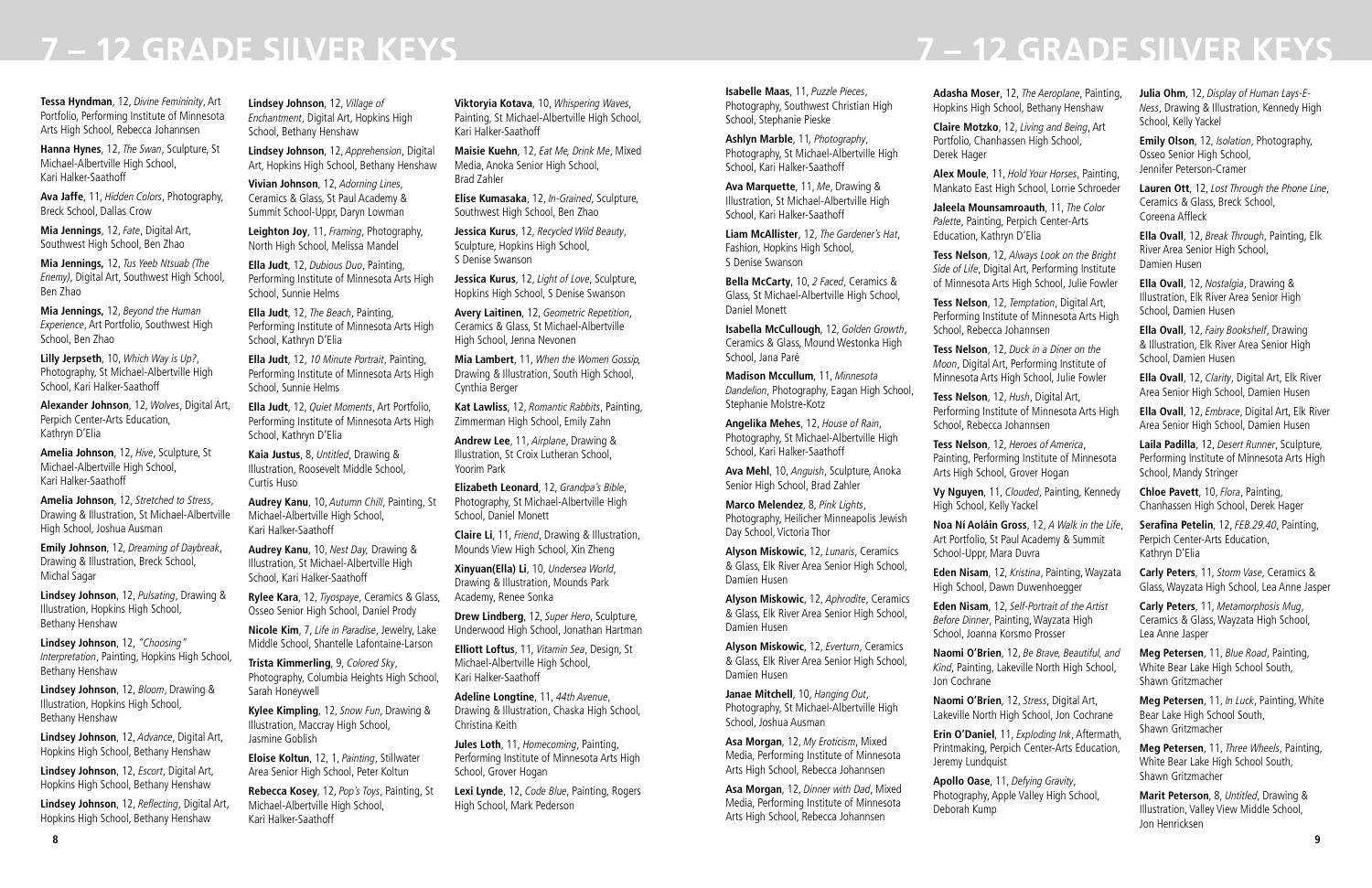### **Grace Phan**, 12, *Windows From the Soul*, Painting, Jefferson High School, Ryan Pedersen

**Adalyn Phillips**, 10, *Brayden*, Painting, Minnetonka High School, Meg Koenitzer

**Hoang Phong**, 12, *Distrust*, Photography, Columbia Heights High School, Sarah Honeywell

**Elizabeth Pirtle**, 12, *Library Stairs*, Photography, Breck School, Dallas Crow

**Elizabeth Pirtle**, 12, *Filling the Frame*, Art Portfolio, Breck School, Dallas Crow

**Livia Proudlock**, 12, *Snailsheart*, Ceramics & Glass, St Michael-Albertville High School, Kari Halker-Saathoff

**Livia Proudlock**, 12, *Sea Ship*, Mixed Media, St Michael-Albertville High School, Kari Halker-Saathoff

**Anna Puent**, 11, Krista Reflection, Photography, St Michael-Albertville High School, Ryan Hawke

**Ryann Randle**, 12, *Rehearsal*, Drawing & Illustration, Breck School, Michal Sagar

**Ryann Randle**, 12, *The Dance of Identity*, Art Portfolio, Breck School, Michal Sagar

**Fiona Reilly**, 12, *False Idols*, Art Portfolio, Breck School, Michal Sagar

**Fiona Reilly**, 12, *Field Study of a Taken Bluebird*, Drawing & Illustration, Breck School, Michal Sagar

**Elizabeth Reiman**, 12, *Procrastination*, Digital Art, Anoka Senior High School, Brad Zahler

**Rhylee Reimann**, 11, *The Devil on My Shoulder*, Drawing & Illustration, Zimmerman High School, Emily Zahn

**Iris Ren**, 11, *The Reveal*, Painting, Mounds View High School, Xin Zheng

**Lindsey Riese**, 11, *Coming Together,* Photography, Champlin Park High School, Georgia Larson

**Mary Rizzo**, 12, Flower Reflection in Coffee *Cup*, Photography, Northfield High School, Karna Hauck

**Sydney Rogers**, 12, *Hay Haze*, Photography, St Michael-Albertville High School, Joshua Ausman

**Emily Santjer**, 12, *The Bright Side*, Painting, Maccray High School, Jasmine Goblish

**Astrid Scharff**, 11, *Calmity*, Drawing & Illustration, White Bear Lake High School South, Shawn Gritzmacher

**Julia Scheelk**, 12, *Illicit Vacuum*, Mixed Media, St Michael-Albertville High School, Kari Halker-Saathoff

**Maia Schifman**, 12, *Welch'*s, Painting, Blake School-Northrop Campus, Bill Colburn

**Parker Schwarzkopf**, 12, *My Family in Our Home*, Ceramics & Glass, Breck School, Coreena Affleck

**Zachary Sellner**, 12, *Mixed Emotions*, Drawing & Illustration, St Michael-Albertville High School, Kari Halker-Saathoff

**Zachary Sellner**, 12, *Layers of Life*, Art Portfolio, St Michael-Albertville High School, Kari Halker-Saathoff

**Etta Sether**, 12, *Underbed*, Drawing & Illustration, Elk River Area Senior High School, Damien Husen

**Amelia Shafer**, 11, *Natalie*, Ceramics & Glass, Orono High School, Jayne Hudgins

**Amira Sinclair**, 11, *Sanity*, Painting, Breck School, Michal Sagar

**Mitchell Sissala**, 11, *Swamp*, Comic Art, Rogers High School, Mark Pederson

**Boston Slettum**, 12, *Lines*, Photography, St Michael-Albertville High School, Kari Halker-Saathoff

**Talayah Stackhouse**, 12, *Talayah via Kehinde*, Painting, Kennedy High School, Kelly Yackel

**Joey Stedman**, 12, *At My Limit*, Photography, Jefferson High School, Ryan Pedersen

**Alex Stoner**, 12, *Bridges Crossed*, Digital Art, Performing Institute of Minnesota Arts High School, Rebecca Johannsen

**Alex Stoner**, 12, *RBBRDUK*, Ceramics & Glass, Performing Institute of Minnesota Arts High School, Mandy Stringer

**10** • Photography, Breck School, Dallas Crow **11** • Photography, Breck School, Dallas Crow **11 Xaria Williams**, 11, *Soul Of My Dreams*, Photography, Breck School, Dallas Crow

**Alex Stoner**, 12, *3D Portfolio*, Art Portfolio, Performing Institute of Minnesota Arts High School, Mandy Stringer

**Alex Stoner**, 12, *The Red Bridge*, Architecture & Industrial Design, Performing Institute of Minnesota Arts High School, Mandy Stringer

**Lauren Stratton**, 12, *Blind*, Digital Art, Chaska High School, Christina Keith

**Lauren Stratton**, 12, *Identity*, Art Portfolio, Chaska High School, Christina Keith

**Mars Struck**, 12, *Suppressing*, Sculpture, Performing Institute of Minnesota Arts High School, Mandy Stringer

**Kalla Strusz**, 10, *Water Damaged*, Sculpture, St Michael-Albertville High School, Kari Halker-Saathoff

**Samara Sturges**, 12, *Maiden Voile*, Painting, Southwest High School, M Spano

**Helena Sucero**, 12, *Dysfunction*, Digital Art, Perpich Center-Arts Education, Cameron Browne

**Emalyn Sullivan**, 12, *Dependency,* Mixed Media, Blaine High School, Kimberly Schenk

**Davis Sussner**, 11, *Jack of All Trades*, Ceramics & Glass, Wayzata High School, Lea Anne Jasper

**Michael Sweeney,** 10, *Ruined Universe*, Ceramics & Glass, Breck School, Coreena Affleck

**Julia Terrell**, 12, *The Meeting of Two Worlds*, Photography, Minnetonka High School, Sarah Young

**Julia Terrell**, 12, *Hand-Built Pitcher*, Ceramics & Glass, Minnetonka High School, Sarah Young

**Lily Thai**, 11, *Incense Burner with Smoke and Ashes*, Drawing & Illustration, Irondale Senior High School, Scott Krohn

**Alexa Theobald**, 12, *Lurking*, Drawing & Illustration, Mankato East High School, Lorrie Schroeder

**Alexa Theobald**, 12, *Silent Illness*, Art Portfolio, Mankato East High School, Lorrie Schroeder

### **Alexa Theobald**, 12, *Knot of Thoughts*, Drawing & Illustration, Mankato East High School, Lorrie Schroeder

**Kendall Thom**, 12, *Major*, Drawing & Illustration, Chaska High School, Christina Keith

**Donatella Thomas**, 12, *Lone Bass*, Drawing & Illustration, Chaska High School, Christina Keith

**Ari Tourville**, 10, *Bucket List*, Sculpture, St Michael-Albertville High School, Kari Halker-Saathoff

**Allison Tran**, 12, *Eternal Spring*, Painting, Mounds View High School, Yudong Shen

**Allison Tran**, 12, *Family Dinner,* Painting, Mounds View High School, Yudong Shen

**Allison Tran**, 12, *Lao Lao*, Drawing & Illustration, Mounds View High School, Yudong Shen

**Allison Tran**, 12, *Tea With My Younger Self*, Painting, Mounds View High School, Yudong Shen

**Olivia Tri,** 8, *Stag and Crow Pendant*, Jewelry, Visitation School, Anita Burg

**Connor Uecker**, 11, *TV Dinner,* Printmaking, North High School, Melissa Mandel

**Anja Urbanz**, 12, *Emergence*, Photography, Jefferson High School, Ryan Pedersen

**Riley Vangen**, 12, *A Cycles End*, Photography, Chaska High School, Alison Nieber

**Olivia Wan**, 9, *The Flutist*, Drawing & Illustration, Wayzata High School, Yudong Shen

**Emily Wangberg**, 12, *DOWNDowndown*, Digital Art, Visitation School, Charlotte Cleveland

**Trinity Welsh**, 12, *Masked Ikigai*, Painting, Perpich Center-Arts Education, Kathryn D'Elia

**Madison Williams**, 11, *Crumpled Leaf Rolled Bail Pendant*, Jewelry, Elk River Area Senior High School, Lisa Rebrovich

**Xaria Williams**, 11, *Stuck*, Photography, Breck School, Dallas Crow

**Greta Windschitl**, 10, *Metamorphosis*, Sculpture, Performing Institute of Minnesota

# Arts High School, Mandy Stringer

**Molly Winkel**, 8, *The Consumer,* Drawing & Illustration, Central Middle School, Molly Vadnais

**Abby Winter**, 12, *LOVE*, Digital Art, Southwest Christian High School, Stephanie Pieske

**Kaitlyn Wisdorf**, 12, *No Amount of Money Ever Bought a Second of Time*, Drawing &

## Illustration, Chaska High School, Christina Keith

**Taylor Wright**, 10, *Skeletons in the Closet (Ghosts of the Past)*, Digital Art, Shakopee Senior High School, Christine Brown

**Xintong Xiang**, 12, *Insomnia*, Painting, Mounds Park Academy, Renee Sonka

**Xintong Xiang**, 12, *Clash*, Mixed Media, Mounds Park Academy, Renee Sonka

**Damion Yang**, 11, *Chained Within Your Mind*, Mixed Media, North High School, Melissa Mandel

**Eli Zhagnay**, 12, *Into the Worlds*, Drawing & Illustration, Columbia Heights High School,

Hannah Starke

## **7 – 12 GRADE SILVER KEYS 7 – 12 GRADE SILVER KEYS**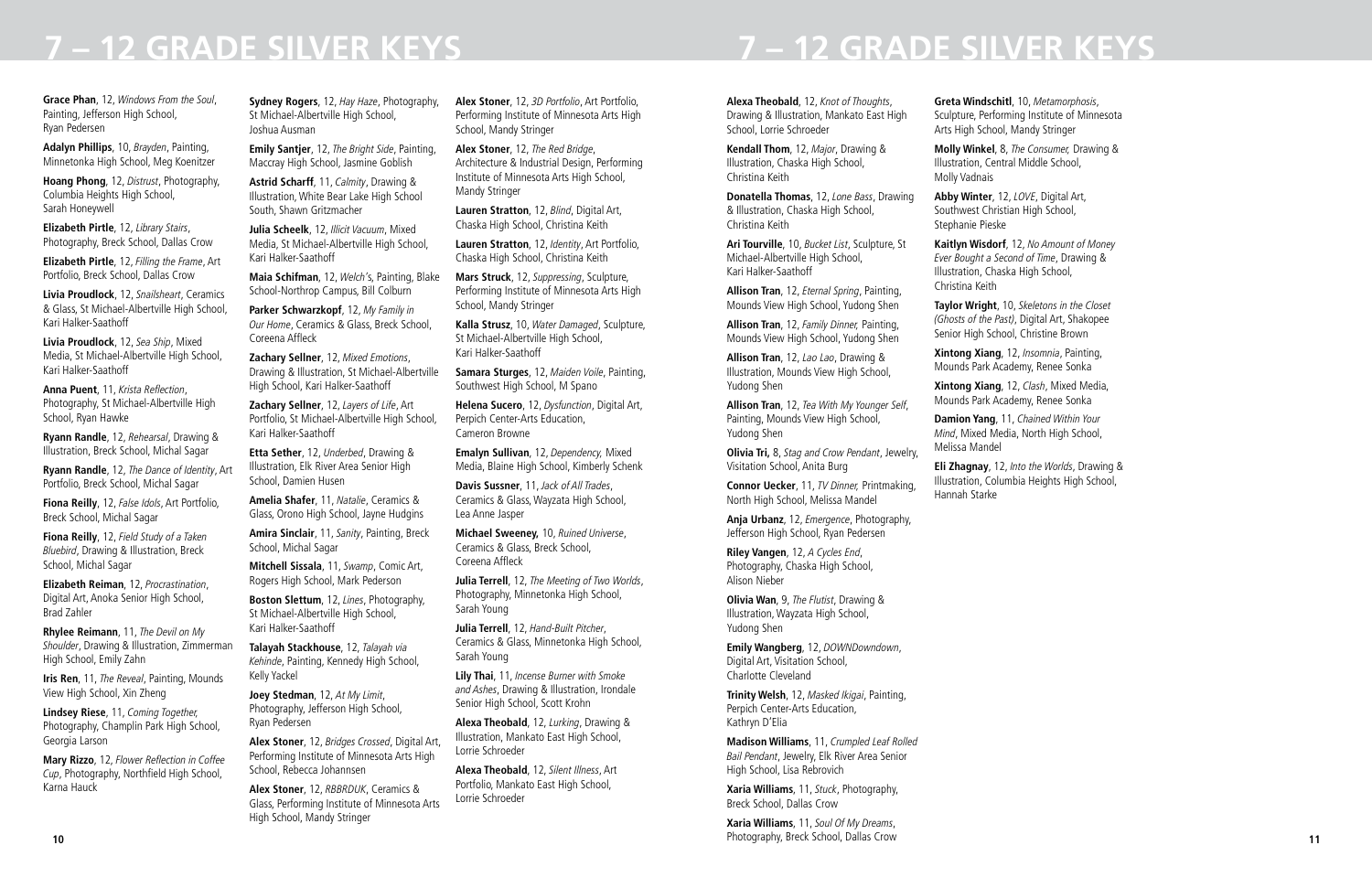**Katherine Ahlquist**, 10, *Fabric*, Photography, Minnetonka High School, Rebecca Marks

**Collett Akins**, 11, *Trapped in Glass*, Mixed Media, Cretin-Derham Hall, Sue Cranston

**Rebecca Albertson**, 11, *Distant*, Photography, Maple Grove Senior High School, Jeff Nelson

**Natalie Alecu**, 11, *Equality of Minds; The Value of Her Ideas*, Drawing & Illustration, Visitation School, Charlotte Cleveland

**Esma Ali**, 12, *The Girl Who Was Entangled With the Roses*, Painting, St Michael-Albertville High School, Kari Halker-Saathoff

**Esma Ali**, 12, *The Girl Who Lives Deep In the River*, Painting, St Michael-Albertville High School, Kari Halker-Saathoff

**Esma Ali**, 12, *The Girl Who Tries to Find Herself*, Art Portfolio, St Michael-Albertville High School, Kari Halker-Saathoff

**Owen Anderberg**, 9, *Dragon's Temple (Teapot)*, Ceramics & Glass, St Michael-Albertville High School, Laura Shaw

**Emma Anderson**, 12, *Catharsis*, Painting, St Michael-Albertville High School, Joshua Ausman

**Sophia Apold**, 10, *Red Painting*, Painting, St Michael-Albertville High School, Kari Halker-Saathoff

**Addie Arfman**, 10, *Obsolescent*, Photography, Edina Senior High School, Kim Raskin

**Cassie Atkinson**, 11, *Focussing on Orchids*, Mixed Media, Mounds Park Academy, Renee Sonka

**Dylan Auseth**, 12, *Metallic Black Pitcher With Wooden Handle*, Ceramics & Glass, Maple Grove Senior High School, Chad Manders

**Lily Awes**, 10, *Late*, Photography, Chaska High School, Christina Keith

**Alaina Bannerman**, 12, *Nature's Contrast*, Sculpture, Jefferson High School, Ryan Pedersen

**Reid Barbeln**, 12, *A*, Photography, St Michael-Albertville High School, Kari Halker-Saathoff

**Catrielle Barnett**, 11, *Pair of Pears*, Ceramics & Glass, Mts Minnesota Connections Academy, Adama Sow

**Catrielle Barnett,** 11, *Blindsided Blues*, Mixed Media, Mts Minnesota Connections Academy, Katrina and Ray Barnett

**Catrielle Barnett**, 11, *Growing Together*, Mixed Media, Mts Minnesota Connections Academy, Katrina and Ray Barnett

**Jaede Bayala**, 12, *Aura #1*, Drawing & Illustration, Performing Institute of Minnesota Arts High School, Rebecca Johannsen

**Jaede Bayala**, 12, *Window Seat*, Photography, Performing Institute of Minnesota Arts High School, John Raasch

**Aria Beaulieu Flolo**, 12, *Pressure*, Drawing & Illustration, St Michael-Albertville High School, Joshua Ausman

**Winston Becker**, 12, *Pants002*, Fashion, Perpich Center-Arts Education, Kate Vinson

**12 13 Ava Burke**, 11, *Unsettling*, Drawing & Illustration, Woodbury High School, Tricia Schmidt

**Modoukpe Bellow**, 12, *Traces*, Photography, Osseo Senior High School, Jennifer Peterson-Cramer

**Julia Ben-Ozilio**, 11, *Freed*, Drawing & Illustration, Edina Senior High School, Dalen Towne

**Julia Ben-Ozilio**, 11, *Soundly Sleeping*, Drawing & Illustration, Edina Senior High School, Dalen Towne

**Julia Ben-Ozilio**, 11, *Beauty in a Gilded Cage*, Mixed Media, Edina Senior High School, Dalen Towne

**Matthew Berestka**, 12, *Happy Places*, Art Portfolio, Breck School, Dallas Crow

**Abigail Berg**, 12, *Drip*, Ceramics & Glass, Elk River Area Senior High School, Damien Husen

**Abigail Berg**, 12, *Generational*, Ceramics & Glass, Elk River Area Senior High School, Damien Husen

**Nicole Berger**, 9, *Power Plant*, Digital Art, Andover High School, Sara Henrikson

**Nicole Berger**, 9, *All You Can Eat*, Design, Andover High School, Sara Henrikson

**Nan Besse**, 12, *A Little Life of Mine*, Art Portfolio, St Paul Academy & Summit School-Uppr, Mara Duvra

**Rayna Billmeyer**, 12, *Variety*, Art Portfolio, New Prague High School, Crystal Bronce

**Mason Blake**, 12, *Grandpa Rog*, Photography, St Michael-Albertville High School, Joshua Ausman

**Carter Bolduc**, 12, *Vase*, Ceramics & Glass, St Michael-Albertville High School, Kari Halker-Saathoff

**Aliza Botzet-Johnson**, 10, *Fruits of My Labor*, Ceramics & Glass, Orono High School, Jayne Hudgins

**Fynn Boylan**, 11, *Oh Hello There*, Digital Art, Perpich Center-Arts Education, Jeremy Lundquist

**Katherine Bradt**, 12, *Squash Blossom*, Painting, St Michael-Albertville High School, Kari Halker-Saathoff

**Odelia Brandel**, 12, *Red Riding Hood*, Drawing & Illustration, Minnetonka High School, Steve Nugent

**Odelia Brandel**, 12, *3*, Mixed Media, Minnetonka High School, Steve Nugent

**Michael Brandriet**, 9, *Nature's Gold*, Photography, Minnetonka High School, Rebecca Marks

**Caroline Braun**, 12, *Josh & Ray*, Photography, Benilde-St Margaret's School, Kelli Rahn

**Olivia Braund**, 11, *Sun Fish*, Jewelry, Stillwater Area Senior High School, Peter Koltun

**Jamaya Breauxsaus-Ollie**, 12, *The Weald*, Ceramics & Glass, Wayzata High School, Lea Anne Jasper

**Elise Breton**, 11, *Onora's Healing Garden*, Digital Art, Minnetonka High School, Annmarie Umland

**Clara Buchner**, 12, *Bright Shadows in Dark Places*, Art Portfolio, Perpich Center-Arts Education, Kate Vinson

**Olivia Butala,** 12, *Heal*, Printmaking, Performing Institute of Minnesota Arts High School, Rebecca Johannsen

**Olivia Butala**, 12, *Liv 6*, Photography, Performing Institute of Minnesota Arts High School, Rebecca Johannsen

**Olivia Butala**, 12, *Liv*, Art Portfolio, Performing Institute of Minnesota Arts High School, Rebecca Johannsen

**James Carothers**, 12, *Neo York*, Comic Art, Perpich Center-Arts Education, Cameron Browne

**Jada Ceminsky**, 10, *Still Life*, Painting, Mankato East High School, Lorrie Schroeder

**Cerina Chang**, 12, *How the Tables Have Turned*, Painting, Elk River Area Senior High School, Damien Husen

**Isabelle Chard**, 12, *Sunset on Lake Des Moines*, Printmaking, Visitation School, Charlotte Cleveland

**Sarina Charpentier**, 12, *Liberate*, Painting, St Paul Academy & Summit School, Dayrn Lowman

**Alice Cho**, 11, *Life Evolution*, Drawing & Illustration, Wayzata High School, Dawn Duwenhoegger

**Alice Cho**, 11, *Life from Chess*, Drawing & Illustration, Wayzata High School, Lea Anne Jasper

**Emily Christensen**, 12, *My Neighbor*, Drawing & Illustration, Rogers High School, Susan Sebghati

**Piper Christensen**, 12, *Ghastly Grim and Ancient*, Ceramics & Glass, South High School, Cynthia Berger

**Jan Christopherson,** 12, *Astral*, Mixed Media, Spectrum High School, Jessica Favre

**Jan Christopherson**, 12, *Luv Urself*, Mixed Media, Spectrum High School, Jessica Favre

**McKenzie Clark**, 12, *America*, Photography, St Michael-Albertville High School, Joshua Ausman

**Annalee Cleve**, 8, *Pencil*, Drawing & Illustration, Northdale Middle School, Chelsey Knealing

**Cole Click**, 9, *See Me*, Photography, Minnetonka High School, Paul Olson **Kyle Cody**, 11, *Downtown Darkness*, Photography, Chaska High School,

Alison Nieber

**Dahlia Cohen**, 8, *Mornin'*, Photography, Heilicher Minneapolis Jewish Day School, Victoria Thor

**Abbe Colgan**, 12, *Self Portrait with Conte*, Drawing & Illustration, Breck School, Michal Sagar

**Elle Cotton**, 12, *Shimmering Drop*, Ceramics & Glass, Elk River Area Senior High School, Damien Husen

**Elle Cotton**, 12, *Gold Ring*, Ceramics & Glass, Elk River Area Senior High School, Damien Husen

**Maren Coudret**, 10, *Cafe Reggio*, Painting, Northfield High School, Katherine Norrie

**Gus Culligan**, 11, *The Fools Gold*, Painting, Breck School, Michal Sagar

**Gus Culligan**, 11, *Love*, Printmaking, Breck

School, Michal Sagar

**Sarah Cushman**, 11, *Lines - 3 Piece Set*, Ceramics & Glass, Wayzata High School, Lea Anne Jasper

**Gabriella D'Aquila**, 12, *Apollo?*, Printmaking, Visitation School, Charlotte Cleveland

**Gabriella D'Aquila**, 12, *The Zuma House*, Painting, Visitation School, Charlotte Cleveland

**Lee Dalman**, 9, *Studious Fellow*, Sculpture, Performing Institute of Minnesota Arts High School, Mandy Stringer

**Taylor David**, 12, *Culture Projected*, Painting, Kennedy High School, Heather Schuer

**Lauren Davis**, 8, *Emotion Notion*, Digital Art, Pioneer Ridge Middle School, Christopher Murnane

**Lauren Davis**, 8, *Go Fish*, Painting, Pioneer Ridge Middle School, Christopher Murnane

**Lauren Davis**, 8, *Limbo*, Digital Art, Pioneer Ridge Middle School, Christopher Murnane

**Christjoy De Zibi**, 8, *Necklace*, Drawing & Illustration, Northdale Middle School, Chelsey Knealing

**Kylee Decker,** 11, *The Last Breath*, Ceramics & Glass, Wayzata High School, Lea Anne Jasper

**Sarah DeMatteis**, 12, *Memory*, Painting, St Michael-Albertville High School, Kari Halker-Saathoff

**Maya Deschamp**, 11, *Classic Chaos*, Painting, Northfield High School, Katherine Norrie

**Amanda Diao**, 11, Self Reflection, Digital Art, Mounds View High School, Jim Bias

**Shanon Dickman**, 12, *Playdough Breakfast,* Drawing & Illustration, Rogers High School, Mark Pederson

**Kole Dockter,** 12, *The Egg*, Ceramics & Glass, Andover High School, Sara Henrikson

**Abigail Dolan**, 12, *Lost In Translation*, Expanded Projects, St Michael-Albertville High School, Kari Halker-Saathoff

**Abigail Dolan**, 12, *Are Cigarettes Bad For You?*, Expanded Projects, St Michael-Albertville High School, Kari Halker-Saathoff

**Abigail Dolan**, 12, *Brain Crawler*, Ceramics & Glass, St Michael-Albertville High School, Kari Halker-Saathoff

**Pema Dolkar**, 12, *Aquarium*, Comic Art, Wayzata High School, Ericka Bachmeier

**Pema Dolkar,** 12, *Skirmish*, Comic Art, Wayzata High School, Ericka Bachmeier

**Levi Donat,** 12, *Backpack Hatchery*, Painting, Elk River Area Senior High School, Damien Husen

**Brianna Dotter**, 12, *Shattered Lives*, Art Portfolio, Kennedy High School, Heather Schuer

**Brianna Dotter**, 12, *Native Elder*, Photography, Kennedy High School, Heather Schuer

**Alexis Druley**, 11, *I Used to Be Angrier,* Digital Art, Columbia Heights High School, Hannah Starke

**Dela Dumenya**, 10, *Prized Possession*, Photography, North High School, Melissa Mandel

**Claire Dusing**, 8, *Oakley Drawing*, Drawing & Illustration, Central Middle School, Molly Vadnais

# **7 – 12 GRADE HONORABLE MENTION 7 – 12 GRADE HONORABLE MENTION**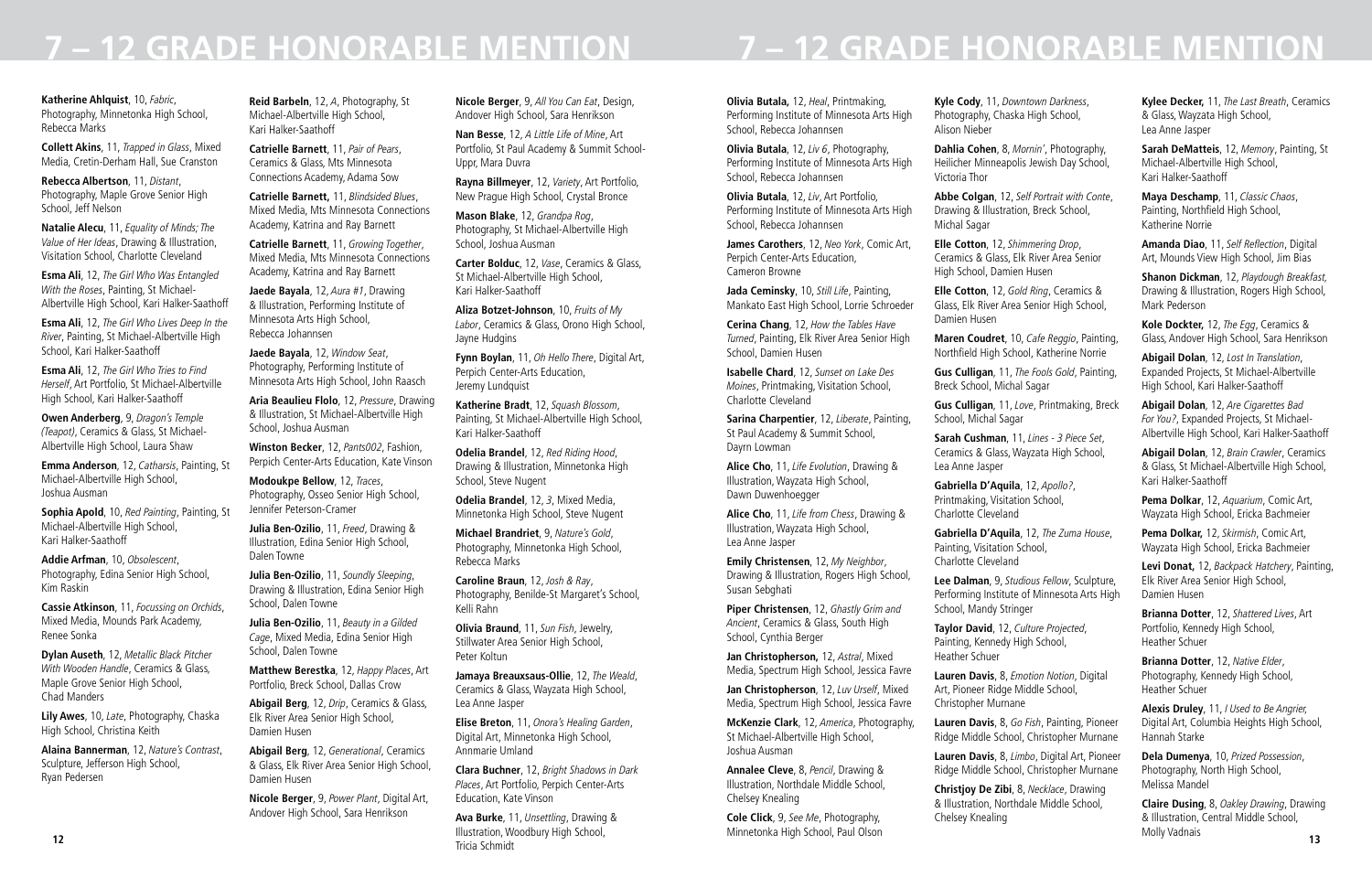**Bella Ebbighausen**, 12, *Soul-Less*, Drawing & Illustration, Perpich Center-Arts Education, Kathryn D'Elia

**Bella Ebbighausen**, 12, *Untitled*, Drawing & Illustration, Perpich Center-Arts Education, Kathryn D'Elia

**Synnove Erickson**, 10, *Big Eyes*, Drawing & Illustration, Jefferson High School, Ryan Pedersen

**Eliora Estrin**, 7, *The Scent of Fall*, Photography, Heilicher Minneapolis Jewish Day School, Victoria Thor

**Julia Everett**, 10, *Distance Learning*, Drawing & Illustration, Blake School-Northrop Campus, Bill Colburn

**Julia Everett**, 10, *Revolution*, Film & Animation, Blake School-Northrop Campus, Bill Colburn

**Zach Falls**, 12, *Murky Bottle*, Ceramics & Glass, Elk River Area Senior High School, Damien Husen

**Zach Falls**, 12, *Rocky River,* Ceramics & Glass, Elk River Area Senior High School, Damien Husen

**Avery Farrell**, 11, *Lake Days*, Drawing & Illustration, Rogers High School, Mark Pederson

**Sarah Feng**, 11, *Nurturance*, Painting, Breck School, Michal Sagar

**Caroline Ferguson**, 11, *Basking in a Bucket Hat*, Printmaking, Visitation School, Charlotte Cleveland

**Izzie Fernandez DesJarlais**, 12, *Spring Needs*, Painting, Perpich Center-Arts Education, Kathryn D'Elia

**Izzie Fernandez DesJarlais**, 12, *When Life Gives You Lemons*, Painting, Perpich Center-Arts Education, Kathryn D'Elia

**Lucy Finch**, 10, *Final Connection*, Drawing & Illustration, Minnetonka High School, Steve Nugent

**Ellie Fisher**, 12, *Get Lost in Reading*, Photography, St Michael-Albertville High School, Joshua Ausman

**Elsa Fisher**, 11, *Beautiful Mess*, Drawing & Illustration, Southwest High School, Ben Zhao

**Emma Flannery**, 9, *Wandering Clarity*, Painting, Central High School, Ashley Williams

> **Elise Gordon**, 11, *It Lives Inside*, Painting, Woodbury High School, Tricia Schmidt

**Hope Fletcher,** 9, *I'm Like You Too*, Drawing & Illustration, Anoka Senior High School, Blair Hull

**Hope Fletcher**, 9, *First Bloom*, Drawing & Illustration, Anoka Senior High School, Blair Hull

**Annette Flis**, 12, *The Hidden Meanings*, Art Portfolio, Jefferson High School, Ryan Pedersen

**Ella Flynn**, 10, *Blue Birch*, Painting, Elk River Area Senior High School, Lisa Rebrovich

**Joanna Franzen**, 11, *Car Girl*, Photography, Woodbury High School, Tricia Schmidt

**Lara Freeburg**, 12, *Meditation 2*, Mixed Media, Edina Senior High School, Dalen Towne

**Josephine Geidner**, 12, *Don't Worry About the House Next Door*, Painting, Perpich Center-Arts Education, Sandra Woodhull

**Iilen Gillespie**, 12, *Listen Close*, Printmaking, Perpich Center-Arts Education, Kathryn D'Elia

**Maura Gjesvold**, 11, *Triangle Vase*, Ceramics & Glass, St Michael-Albertville High School, Joshua Ausman

**Maura Gjesvold**, 11, *Opulence*, Ceramics & Glass, St Michael-Albertville High School, Joshua Ausman

**Soren Goebel**, 12, *Scales,* Ceramics & Glass, Woodbury High School, Tricia Schmidt

**Cedar Goemer**, 12, *Rat Poison*, Digital Art, Rockford High School, Cindy Milller

**Cedar Goemer**, 12, *Desert Roamers*, Digital Art, Rockford High School, Cindy Milller

**Kiyah Goihl**, 8, *Untitled*, Drawing & Illustration, Roosevelt Middle School, Curtis Huso

**Sierra Golla,** 12, *Encapsulated Ferris-Wheel*, Ceramics & Glass, Breck School, Coreena Affleck

**Sierra Golla**, 12, *Greek Vesse*l, Ceramics & Glass, Breck School, Coreena Affleck

**14 15 Hailey Hilla**, 12, *Now You See Me*, Printmaking, Lakeville North High School, Cole Vittetoe

**Brianna Good**, 12, *(RARE SIGHTING) Brother and Sister Get Along*, Painting, Rogers High School, Mark Pederson

**John Gorman**, 11, *Foresight*, Photography, Breck School, Morgan Mercer

**Ciara Grad**, 10, *Dramatic Ocean*, Painting, Minnetonka High School, Annmarie Umland

**Ciara Grad**, 10, *Reaching for the Light*, Painting, Minnetonka High School, Annmarie Umland

**Ciara Grad**, 10, *Curly Black Dog*, Drawing & Illustration, Minnetonka High School, Annmarie Umland

**Eva Grahl**, 12, *Inside and Out*, Art Portfolio, St Michael-Albertville High School, Kari Halker-Saathoff

**Eva Grahl**, 12, *Self Acceptance*, Design, St Michael-Albertville High School, Kari Halker-Saathoff

**Taylor Grant**, 11, *Bottle Vase*, Ceramics & Glass, Osseo Senior High School, Daniel Prody

**Ashley Gruwell**, 11, *Serenity*, Painting, Zimmerman High School, Emily Zahn

**Ashley Gruwell**, 11, *Anguish*, Painting, Zimmerman High School, Emily Zahn

**Jayna Haehn**, 10, *Taste Test*, Photography, St Michael-Albertville High School, Joshua Ausman

**Olivia Haik**, 12, *Blinded by the Metal*, Photography, Maple Grove Senior High School, Chad Manders

**Olivia Haik**, 12, *Hidden in the Rocks*, Photography, Maple Grove Senior High School, Chad Manders

**Amanda Hallet**, 10, *The Essence of Me*, Painting, Kennedy High School, Heather Schuer

**Ian Halvorson**, 12, *Folded Forms,* Art Portfolio, St Michael-Albertville High School, Kari Halker-Saathoff

**Praise Hanson**, 11, *Fragmented View*, Photography, St Michael-Albertville High School, Joshua Ausman

**Riley Hanson**, 9*, Self Portrait with Symbolism*, Drawing & Illustration, Zimmerman High School, Emily Zahn

**Ben Harken**, 12, *Fruit Punch*, Painting, St Michael-Albertville High School, Kari Halker-Saathoff

**Ben Harken**, 12, *Warm Perspective*, Painting, St Michael-Albertville High School, Kari Halker-Saathoff

**Natalie Harmon**, 10, *Caroline*, Photography, Chaska High School, Christina Keith

**Madeline Harris-Gordon**, 12, Office Party, Fashion, Southwest High School, Ben Zhao

**Leah Hatcher**, 12, *Drip Check*, Drawing & Illustration, Rogers High School, Mark Pederson

**Olivia Hatfield**, 10, *Doc Hudson*, Photography, Chaska High School, Cassie Bernhardt

**Nadav Havilio**, 11, *The Grey Knight*, Painting, Wayzata High School, Dawn Duwenhoegger

**Hannah Heimer**, 12, *The Scream 2021*, Drawing & Illustration, Rogers High School, Mark Pederson

**Hannah Heimer**, 12, *Don't Look Up*, Drawing & Illustration, Rogers High School, Mark Pederson

**Kailey Hemish**, 12, *Indistinct*, Painting, St Michael-Albertville High School, Kari Halker-Saathoff

**Kailey Hemish**, 12, *Structure*, Art Portfolio, St Michael-Albertville High School, Kari Halker-Saathoff

**Sadie Hendrickson**, 12, *Walking on a Dream*, Mixed Media, Lakeville North High School, Cole Vittetoe

**Madison Henk**, 12, *Measuring Up*, Photography, North High School, Melissa Mandel

**Blake Herrick**, 11, *Crazy*, Digital Art, Perpich Center-Arts Education, Rebecca Bullen

**Linnea Hesse**, 11, *Bermuda Tide*, Ceramics & Glass, Elk River Area Senior High School, Damien Husen

**Oliver Hilstrom**, 12, *Self Titled Album*, Painting, St Michael-Albertville High School, Kari Halker-Saathoff

**Oliver Hilstrom**, 12, Zombified Food *Outbreak*, Sculpture, St Michael-Albertville High School, Kari Halker-Saathoff

**Clare Hinnenkamp**, 11, *Raku Vase,* Ceramics & Glass, Irondale Senior High School, Scott Krohn

**Clare Hinnenkamp**, 11, *Coral Vase*, Ceramics & Glass, Irondale Senior High School, Scott Krohn

**Nieves Hippler**, 11, *The Hurricane*, Painting, Providence Academy, Christopher Santer

**Kylie Hoover**, 12, *Self Portrait*, Drawing & Illustration, Northfield High School, Katherine Norrie

**Mackenzie Howe**, 12, *La Croix Man*, Painting, Performing Institute of Minnesota Arts High School, Mandy Stringer

**Carys Hsuing,** 8, *Self Portrait,* Mixed Media, St Paul Academy & Summit School-Uppr, Jo Thies

**Tessa Hyndman**, 12, *Rewound*, Digital Art, Performing Institute of Minnesota Arts High School, Rebecca Johannsen

**Jordanah Jacobs**, 10, *Glimpse*, Photography, North High School, Melissa Mandel

**Audrey Jakway**, 11, *Family Shelf*, Mixed Media, Mounds Park Academy, Renee Sonka

**Mia Jennings**, 12, *The Dragon Hunter*, Digital Art, Southwest High School, Ben Zhao

**Mia Jennings**, 12, *The Truth Within*, Digital Art, Southwest High School, Ben Zhao

**Mia Jennings**, 12, *Compassion (The Tortoise in the River of Blood)*, Digital Art, Southwest High School, Ben Zhao

**Lilly Jerpseth**, 10, *Hidden From View*, Photography, St Michael-Albertville High School, Joshua Ausman

**Kaitlyn Jette**, 9, *Trapped at Death's Door*, Drawing & Illustration, St Michael-Albertville High School, Laura Shaw

**Amelia Johnson**, 12, *Awestruck*, Drawing & Illustration, St Michael-Albertville High School, Kari Halker-Saathoff

**Emily Johnson**, 12, *Temptation: A Whole New World*, Drawing & Illustration, Breck School, Michal Sagar

**Gloria Jorczak**, 10, *Painting of Stone Tower City*, Digital Art, Minnetonka High School, Jonathan Maki

**Tyler Jost**, 12, *Northern Birch Woods*, Ceramics & Glass, Kennedy High School, Kelly Yackel

**Erin Judd,** 12, *Through Society's Lens,* Photography, Osseo Senior High School, Jennifer Peterson-Cramer

**Ella Judt**, 12, *Glass*, Painting, Performing Institute of Minnesota Arts High School, Rebecca Johannsen

**Ella Judt**, 12, *Blue*, Painting, Performing Institute of Minnesota Arts High School, Rebecca Johannsen

**Scott Julian**, 12, *Widespread Despair*, Mixed Media, Wayzata High School, Joanna Korsmo Prosser

**Scott Julian**, 12, *Connection*, Digital Art, Wayzata High School, Alexandra Hermon

**Aidan Kahl**, 12, *The Clock is Ticking*, Digital Art, Perpich Center-Arts Education, Rebecca Bullen

**Aidan Kahl**, 12, *Under The Road*, Photography, Perpich Center-Arts Education, Lauren Bina

**Lauren Kahley**, 8, *Blazing Comet*, Jewelry, Visitation School, Anita Burg

**Audrey Kanu**, 10, *Weltschmerz*, Drawing & Illustration, St Michael-Albertville High School, Kari Halker-Saathoff

**Ian Katan**, 12, *The World-Class Walker*, Film & Animation, Edina Senior High School, Kim Raskin

**Norah Kennedy**, 12, *First Love*, Mixed Media, Edina Senior High School, Dalen Towne

**Annika Kim**, 9, *Star Fall*, Digital Art, St Paul Academy & Summit School-Uppr, Kathryn Campbell

**Annika Kim**, 9, *Aphelion*, Digital Art, St Paul Academy & Summit School-Uppr, Kathryn Campbell

## **7 – 12 GRADE HONORABLE MENTION 7 – 12 GRADE HONORABLE MENTION**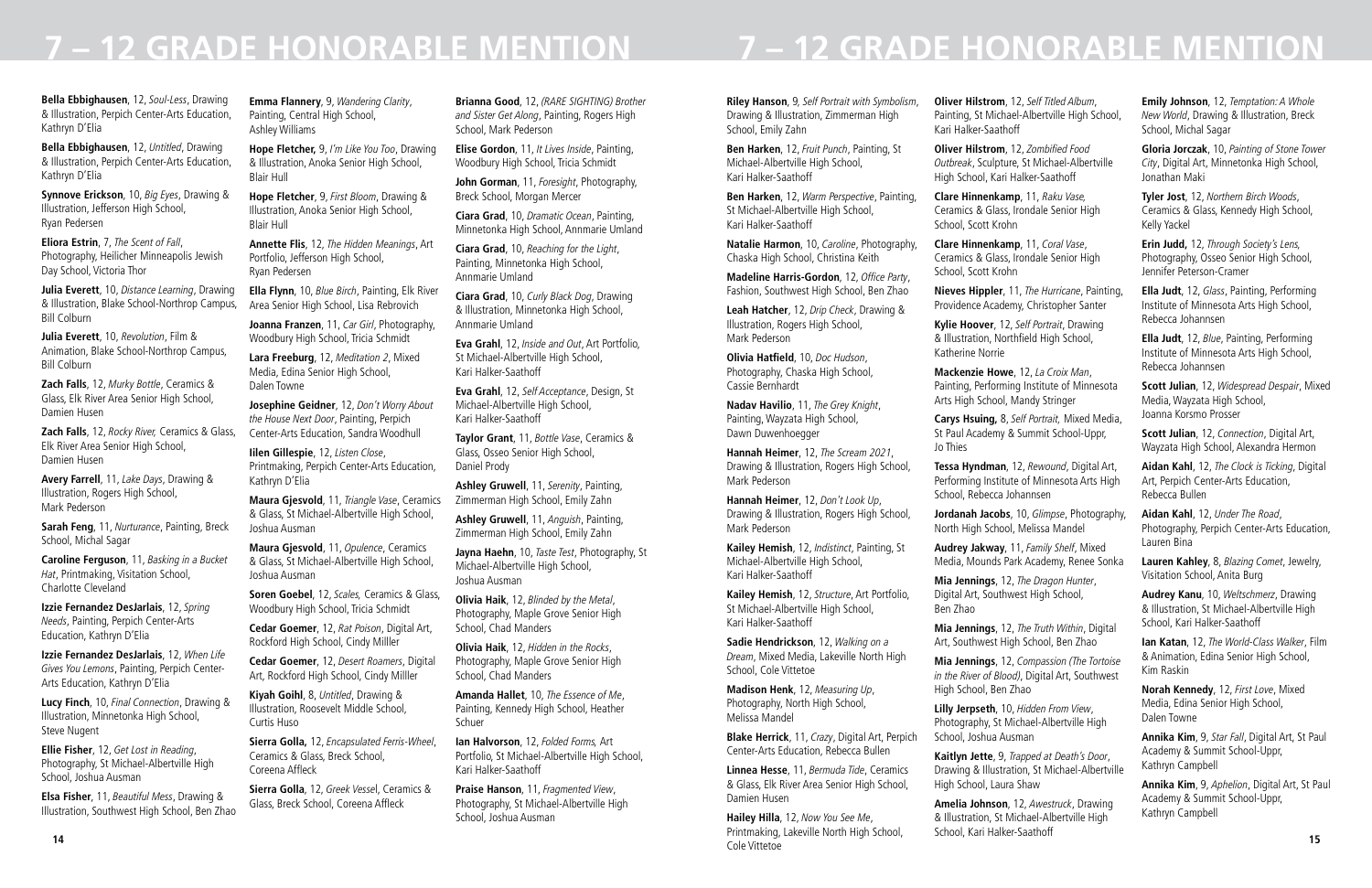**Annika Kim**, 9, *Oil Toil*, Printmaking, St Paul Academy & Summit School-Uppr, Kathryn Campbell

**Nicole Kim**, 7, *Plastic Paradise*, Fashion, Lake Middle School, Nicole Domer

**Rachel Kim**, 11, *UNCONSCIOUS*, Digital Art, Century High School, Tonya Oie

**Rachel Kim**, 11, *WRATH: MISGUIDED*, Digital Art, Century High School, Tonya Oie

**Kylee Kimpling**, 12, *Take Me Away*, Mixed Media, Maccray High School, Jasmine Goblish

**Kylee Kimpling**, 12, *Curiosity*, Drawing & Illustration, Maccray High School, Jasmine Goblish

**Nova Kivi**, 10, *Peace and Dictatorship*, Painting, Stillwater Area Senior High School, Peter Koltun

**Shimshy Knobloch**, 8, *Purple Beauty*, Photography, Heilicher Minneapolis Jewish Day School, Victoria Thor

**Iz Kolstad**, 11, *Young Person of the Eternal Woods Dress*, Fashion, Southwest High School, Ben Zhao

**Eloise Koltun**, 12, *3*, Painting, Stillwater Area Senior High School, Peter Koltun

**Eloise Koltun**, 12, *4*, Painting, Stillwater Area Senior High School, Peter Koltun

**Eloise Koltun**, 12, *7*, Painting, Stillwater Area Senior High School, Peter Koltun

**Viktoryia Kotava**, 10, *Lives That Stood Still*, Drawing & Illustration, St Michael-Albertville High School, Kari Halker-Saathoff

**Emma Krienke**, 10, *Undaunted Inaccuracies*, Ceramics & Glass, St Paul Academy & Summit School, Dayrn Lowman

**Amelia Kullman**, 12, *Backstage*, Drawing & Illustration, East Ridge High School, Jessica Frisco

**Austin Kuo**, 11, *Sightseeing*, Photography, Wayzata High School, Shin-Tsz Lucy Kuo

**Kristen Alexis Lacsamana**, 12, *Nounours Blue et Rose*, Painting, Perpich Center-Arts Education, Kathryn D'Elia

**Roman Lafferty**, 9, *Lowcountry Summer*, Photography, Edina Senior High School, Kari Halker-Saathoff

**Jasmine Lara**, 11, *Bubbles*, Painting, Perpich Center-Arts Education, Kathryn D'Elia

**Emelia Larson**, 12, *Forgotten Beauty*, Art Portfolio, Kaleidoscope Charter School, Sandy Skon

**Emelia Larson**, 12, *Beautiful*, Sculpture, Kaleidoscope Charter School, Sandy Skon

**Kat Lawliss**, 12, *Magic in the Night*, Painting, Zimmerman High School, Emily Zahn

**Audrina Leach**, 8, *Untitled*, Drawing & Illustration, Bemidji Middle School, Molly Wiste

**Alex Lee**, 12, *Desolation*, Painting, Perpich Center-Arts Education, Cameron Browne

**Andrew Lee**, 11, *Black and White*, Drawing & Illustration, St Croix Lutheran School, Yoorim Park

**Andrew Lee**, 11, *Stacked Object*, Drawing & Illustration, St Croix Lutheran School, Yoorim Park

**Lauren Lee**, 11, *Cinched*, Drawing & Illustration, East Ridge High School, Jessica Frisco

**Elizabeth Leonard**, 12, *A Slight Spill*, Photography, St Michael-Albertville High School, Daniel Monett

**Izzy Leto**, 12, *The Search*, Digital Art, Performing Institute of Minnesota Arts High School, Rebecca Johannsen

**Izzy Leto**, 12, *A New Light*, Drawing & Illustration, Performing Institute of Minnesota Arts High School, Rebecca Johannsen

**Sutton Lillygreen**, 12, *In the Dead of Night*, Photography, St Paul Academy & Summit School-Uppr, Stefanie Motta

**Matilda Lindgren**, 8, *Pensive Feelings*, Drawing & Illustration, Valley View Middle School, Jon Henricksen

**Elise Linneman**, 10, *Peek-A-Boo*, Photography, St Michael-Albertville High School, Joshua Ausman

**16 17 Quinn Mckane,** 12, *Raining Fire*, Photography, North High School, Melissa Mandel

**Clara Lippert**, 12, *The Closest I've Been to Touching the Sunset*, Painting, Northfield High School, Katherine Norrie

**Emilie Little,** 8, *My Melody*, Jewelry, Visitation School, Anita Burg

**Elliott Loftus**, 11, *Afternoon Sail*, Mixed Media, St Michael-Albertville High School, Kari Halker-Saathoff

**Adeline Longtine**, 11, *Charlie (Wrapped in Blanket)*, Drawing & Illustration, Chaska High School, Christina Keith

**Avery Lorenz**, 12, *2D Portfolio*, Art Portfolio, Chanhassen High School, Derek Hager

**Avery Lorenz**, 12, *Bleak Box*, Drawing & Illustration, Chanhassen High School, Derek Hager

**Avery Lorenz**, 12, *Converse*, Drawing & Illustration, Chanhassen High School, Derek Hager

**Avery Lorenz**, 12, *Rubber Ducky*, Drawing & Illustration, Chanhassen High School, Derek Hager

**Jules Loth**, 11, *Flea Market Bottles*, Painting, Performing Institute of Minnesota Arts High School, Grover Hogan

**Lilu Lujan**, 10, *The Real Danger*, Drawing & Illustration, St Michael-Albertville High School, Kari Halker-Saathoff

**Camryn Lukkar**, 12, *Pep Festive*, Photography, St Michael-Albertville High School, Kari Halker-Saathoff

**Camryn Lukkar**, 12, *4th Quarter*, Photography, St Michael-Albertville High School, Kari Halker-Saathoff

**Camryn Lukkar**, 12, *Triumph!*, Photography, St Michael-Albertville High School, Kari Halker-Saathoff

**Giavana Macias**, 9, *Broken*, Painting, Performing Institute of Minnesota Arts High School, Rebecca Johannsen

**Giavana Macias**, 9, *Memories*, Painting, Performing Institute of Minnesota Arts High School, Rebecca Johannsen

**Savannah Madden**, 12, *Fascination*, Painting, Osseo Senior High School, Jennifer Peterson-Cramer

**Omar Madkour**, 10, *Mashallah*, Ceramics & Glass, Wayzata High School, Lea Anne Jasper

**Thanhtruc Mai**, 10, *Isolation*, Digital Art, Columbia Heights High School, Hannah Starke

**Samika Maradana**, 11, *Shades of Brown Poster*, Design, Wayzata High School, Alexandra Hermon

**Kayla Marcus**, 12, *Like Grandma Used to Make*, Drawing & Illustration, Maccray High School, Jasmine Goblish

**Ava Marquette,** 11, *Photograph*, Drawing & Illustration, St Michael-Albertville High School, Kari Halker-Saathoff

**Ava Marquette**, 11, *Happy Face*, Drawing & Illustration, St Michael-Albertville High School, Kari Halker-Saathoff

**Emerson Massie**, 11, *Remembering is Always Worse Than Forgetting*, Photography, Osseo Senior High School, Jennifer Peterson-Cramer

**Ella Mayer**, 12, Reflections Up North, Painting, Northfield High School, Katherine Norrie

**Keaton Mayhew**, 12, *Student Documenting the Teacher*, Photography, Jefferson High School, Ryan Pedersen

**Libby Mccue**, 12, *Stirrup Handle Teapot*, Ceramics & Glass, Mound Westonka High School, Jana Paré

**Isabella McCullough**, 12, *My Tea Mighty Mountains*, Ceramics & Glass, Mound Westonka High School, Jana Paré

**Maddie McDermott**, 12, *A Modern Day Yellow Wallpaper*, Drawing & Illustration, Breck School, Michal Sagar

**Olivia McDonough**, 11, *Build a Boy*, Photography, Osseo Senior High School, Jennifer Peterson-Cramer

**Olivia McDonough**, 11, *Under Superstition*, Photography, Osseo Senior High School, Jennifer Peterson-Cramer

**Erin McDowell**, 11, *Childhood Memories*, Photography, St Michael-Albertville High School, Ryan Hawke

**Gabbie Mehalovich**, 12, *Losing Interest*, Mixed Media, Andover High School,

Bree Nieland

**Angelika Mehes**, 12, *The Girl, The Boy, The Third*, Drawing & Illustration, St Michael-Albertville High School, Kari Halker-Saathoff

**Angelika Mehes**, 12, *Soleil i Lune*, Painting, St Michael-Albertville High School, Kari Halker-Saathoff

**Angelika Mehes**, 12, *Golden Age*, Mixed Media, St Michael-Albertville High School, Kari Halker-Saathoff

**Angelika Mehes**, 12, *Danse Lumineuse*, Painting, St Michael-Albertville High School, Kari Halker-Saathoff

**Angelika Mehes**, 12, *Starlit Visage*, Painting, St Michael-Albertville High School, Kari Halker-Saathoff

**Angelika Mehes**, 12, *The Various Beauties*, Art Portfolio, St Michael-Albertville High School, Kari Halker-Saathoff

**Angelika Mehes**, 12, *Madame of Tea,* Photography, St Michael-Albertville High School, Kari Halker-Saathoff

**Diane Meyer**, 12, *Self Portrait*, Painting, Wayzata High School, Dawn Duwenhoegger

**Tuesday Miltich**, 12, *Exploration of Nostalgia in a Time of Nightmares*, Art Portfolio, Perpich Center-Arts Education, Cameron Browne

**Janae Mitchell**, 10, *Special Find*, Photography, St Michael-Albertville High School, Joshua Ausman

**Keira Mondale**, 9, *Winter Storm*, Painting, Minnetonka High School, Meg Koenitzer

**Axel Montes Sosa**, 11, *Fallen Flag*, Photography, Chaska High School, Alison Nieber

**Axel Montes Sosa**, 11, *Small Imperfections*,

Photography, Chaska High School, Alison Nieber

**Axel Montes Sosa**, 11, *Lost in the Fog,* Photography, Chaska High School,

Alison Nieber

**Sidney Montgomery**, 11, *Bubble Tea!*,

Digital Art, Andover High School, Sara Henrikson

**Sidney Montgomery**, 11, *WANT STRANDED REVENGE*, Digital Art, Andover High School, Sara Henrikson

**Sidney Montgomery,** 11, *Blooming Flower,* Digital Art, Andover High School, Sara Henrikson

**Charlotte Moore**, 10, *The Power of Lines*, Ceramics & Glass, Wayzata High School, Lea Anne Jasper

**Asa Morgan**, 12, *Fabricate Your Reality*, Drawing & Illustration, Performing Institute of Minnesota Arts High School, Rebecca Johannsen

**Asa Morgan**, 12, *Initiators Concubine*, Painting, Performing Institute of Minnesota Arts High School, Rebecca Johannsen

**Asa Morgan**, 12, *Conveyer Belt Mind*, Art Portfolio, Performing Institute of Minnesota Arts High School, Rebecca Johannsen

**Svea Morrell**, 11, *A Love Letter to Entomology*, Digital Art, Northfield High School, Karna Hauck

**Adasha Moser**, 12, *Everything I'd Do*, Painting, Hopkins High School, Bethany Henshaw

**Adasha Moser**, 12, *Friends*, Painting, Hopkins High School, Bethany Henshaw

**Brandon Mosley**, 12, *Trade Your Certainty For Awe*, Photography, Southwest Christian High School, Stephanie Pieske

**Claire Motzko**, 12, *Cooper*, Drawing & Illustration, Chanhassen High School, Derek Hager

**Claire Motzko**, 12, *Ollie*, Drawing & Illustration, Chanhassen High School, Derek Hager

**Alex Moule**, 11, *Antique Beauty*, Painting, Mankato East High School, Lorrie Schroeder

**Meghan Moy**, 10, Waterfall of Butterflies, Ceramics & Glass, Breck School, Coreena Affleck

**Meghan Moy**, 10, *Organic Horsehair Vessel,* Ceramics & Glass, Breck School, Coreena Affleck

**Jahkai Mutcherson**, 12, *Funeral*, Drawing & Illustration, Osseo Senior High School, Jennifer Peterson-Cramer

## **7 – 12 GRADE HONORABLE MENTION 7 – 12 GRADE HONORABLE MENTION**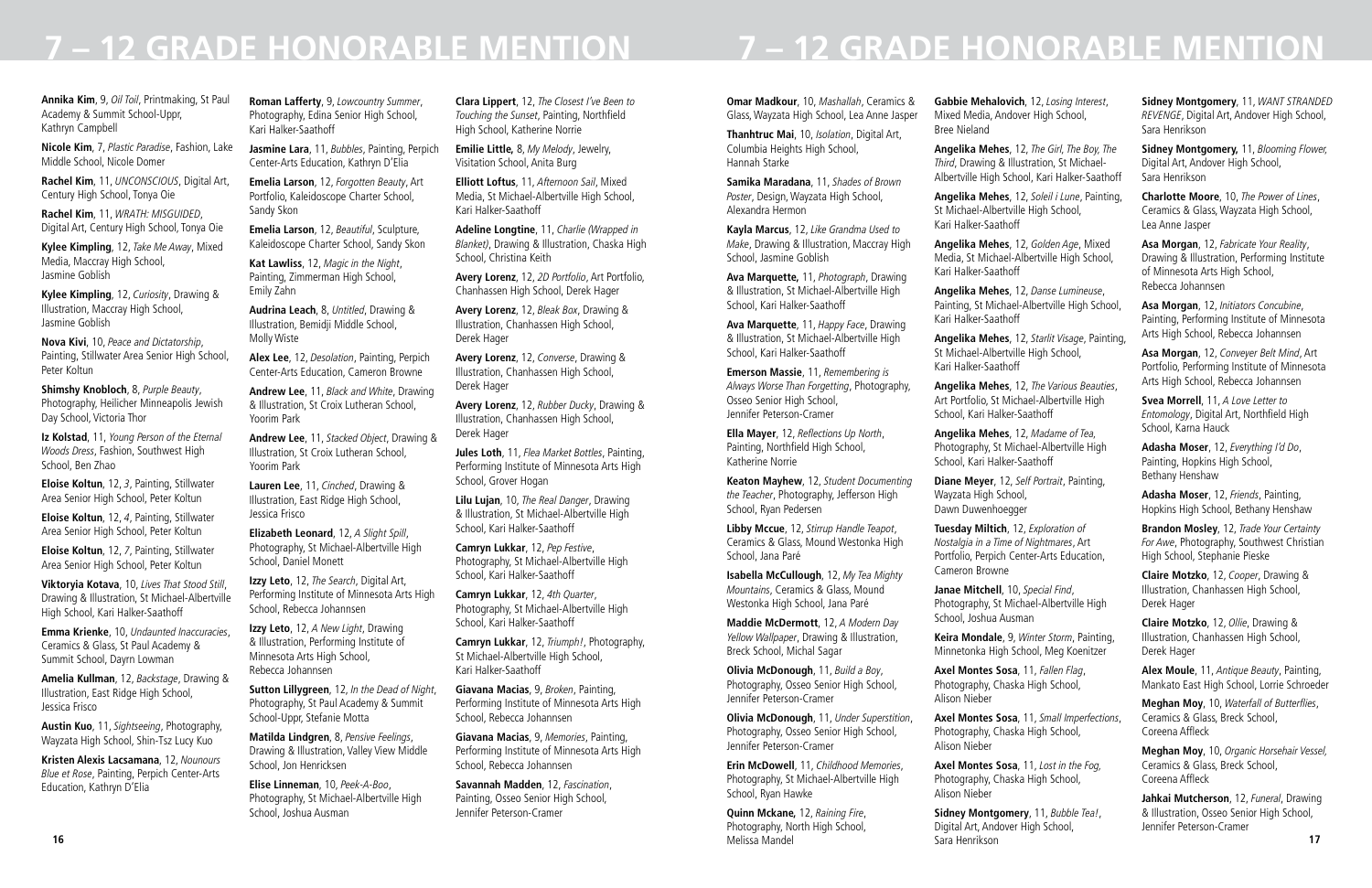**Jahkai Mutcherson**, 12, *Restlessness*, Drawing & Illustration, Osseo Senior High School, Jennifer Peterson-Cramer

**Jahkai Mutcherson**, 12, *Serene*, Drawing & Illustration, Osseo Senior High School, Jennifer Peterson-Cramer

**Aditi Nadkarni**, 12, The Nature of Reflection, Art Portfolio, Breck School, Dallas Crow

**Christopher Nall**, 11, *Boredom*, Painting, Southwest High School, M Spano

**Sidra Neitge**, 12, *Mushrooms*, Painting, Northfield High School, Katherine Norrie

**Caroline Nelson**, 12, *Betty Be Sad*, Painting, Elk River Area Senior High School, Lisa Rebrovich

**Connor Nelson**, 12, *Clever Reader*, Photography, Columbia Heights High School, Sarah Honeywell

**Kaitlynn Nelson**, 12, *Shadow of a Daydream*, Photography, Central High School, Ashley Williams

**Sadie Nelson**, 12, *Continuity: A Wearable Arm Vase*, Ceramics & Glass, Breck School, Coreena Affleck

**Tess Nelson**, 12, *Please Don't Ask Me About Myself*, Digital Art, Performing Institute of Minnesota Arts High School, Grover Hogan

**Grace Niskanen**, 12, *Moments from the Quest*, Art Portfolio, Perpich Center-Arts Education, Kathryn D'Elia

**Elizabeth Nixon**, 12, *Outward Bloom*, Painting, St Michael-Albertville High School, Kari Halker-Saathoff

**Vix Nixon**, 10, *Liminality*, Comic Art, Rockford High School, Cindy Milller

**Jade Norton**, 8, *The Art of Paint*, Drawing & Illustration, Central Middle School, Molly Vadnais

**Miles Novachis**, 11, *Sueños of Monteverde*, Photography, Minnetonka High School, Paul Olson

**Anna Nowakowski**, 11, *Intuitive Slab Work*, Ceramics & Glass, St Paul Academy & Summit School-Uppr, Daryn Lowman

**Naomi O'Brien**, 12, *Phantom Hair,* Mixed Media, Lakeville North High School, Jon Cochrane

**Naomi O'Brien**, 12, *Heart Splatter*, Printmaking, Lakeville North High School, Jon Cochrane

**Naomi O'Brien**, 12, *Self Portrait*, Painting, Lakeville North High School, Cole Vittetoe

**Naomi O'Brien**, 12, *What a Year,* Digital Art, Lakeville North High School, Jon Cochrane

**Naomi O'Brien**, 12, T*he Human Experience*, Art Portfolio, Lakeville North High School, Jon Cochrane

**Mamie O'Leary**, 11, *Blueberry the Cow*, Printmaking, Visitation School, Charlotte Cleveland

**Apollo Oase**, 11, *Sunny Side Up*, Photography, Apple Valley High School, Deborah Kump

**Eli Ogilvie**, 11, *Pushing Up Poison*, Printmaking, Perpich Center-Arts Education, Kathryn D'Elia

**Emily Olson**, 12, *Castle Ruins*, Photography, Osseo Senior High School, Jennifer Peterson-Cramer

**Sarah Oppenheim**, 12, *Layers of a Mountain Goat*, Sculpture, St Paul Academy & Summit School-Uppr, Daryn Lowman

**Sydney Ouellette**, 12, *Jane Doe*, Digital Art, Jefferson High School, Ryan Pedersen

**Ella Ovall**, 12, *Serenity*, Digital Art, Elk River Area Senior High School, Damien Husen

**Ella Ovall**, 12, *Girl by the Sea*, Film & Animation, Elk River Area Senior High School, Damien Husen

**Ella Ovall**, 12, *The Figure Integrated*, Art Portfolio, Elk River Area Senior High School, Damien Husen

**Laila Padilla**, 12, *Red Riding Hood,* Sculpture, Performing Institute of Minnesota Arts High School, Mandy Stringer

**Laila Padilla**, 12, *Washington Bridge*, Photography, Performing Institute of Minnesota Arts High School, Mandy Stringer

**Laila Padilla**, 12, *Spiral*, Photography, Performing Institute of Minnesota Arts High School, Mandy Stringer

**Laila Padilla**, 12, *Monochrome*, Art Portfolio, Performing Institute of Minnesota Arts High School, Mandy Stringer

**Hawon Park**, 10, T*he First Queen of Silla*, Sculpture, Spring Lake Park High School, Greg Kugler

**Ezra Pemberton**, 11, *Parched Pod*, Ceramics & Glass, Breck School, Coreena Affleck

**Sarah Peng**, 11, *Sarah 2021*, Drawing & Illustration, Eagan High School, Yudong Shen

**Mia Penn**, 10, *Blink*, Photography, Breck School, Dallas Crow

**Tiara Penna**, 12, *Freezing*, Digital Art, Fridley High School, Cheryl Burghardt

**Callie Perschmann**, 10, *Galaxy CP*, Digital Art, Chanhassen High School, Derek Hager

**Serafina Petelin**, 12, *Nightvision*, Painting, Perpich Center-Arts Education. Kathryn D'Elia

**Meg Petersen**, 11, *Peaches*, Painting, White Bear Lake High School South, Shawn Gritzmacher

**Claire Peterson**, 10, *Walking on Sunshine*, Photography, Lakeville North High School, Cole Vittetoe

**18 19** Photography, Breck School, Dallas Crow **Rudy Runyon**, 12, *Bubble Vase*, Ceramics & Glass, Osseo Senior High School, Daniel Prody

**Adalyn Phillips**, 10, *Coffee Date*, Painting, Minnetonka High School, Meg Koenitzer

**Hoang Phong**, 12, *Telephone Booth*, Photography, Columbia Heights High School, Sarah Honeywell

**Britain Pink**, 10, *Lake Wilhelm's Anchor*, Photography, St Michael-Albertville High School, Joshua Ausman

**Isabelle Pink**, 12, *Center Point in the Chaos*, Ceramics & Glass, Breck School, Coreena Affleck

**Isabelle Pink**, 12, *Two Left Feet*, Ceramics & Glass, Breck School, Coreena Affleck

**Benjamin Pipkin**, 9, *Untitled*, Photography, Osseo Senior High School, Jennifer Peterson-Cramer

**Caroline Pirtle**, 12, *Nest Egg*, Drawing & Illustration, Breck School, Michal Sagar

**Caroline Pirtle**, 12, *Warmth,* Painting, Breck School, Michal Sagar

**Elizabeth Pirtle**, 12, *Lake of Fog*,

**Elizabeth Pirtle**, 12, *Canyon Moon*, Photography, Breck School, Dallas Crow

**Eli Potts**, 12, Morris Garage Reflections, Photography, St Michael-Albertville High School, Daniel Monett

**Livia Proudlock**, 12, *Weeds*, Sculpture, St Michael-Albertville High School, Kari Halker-Saathoff

**Livia Proudlock**, 12, *Society*, Mixed Media, St Michael-Albertville High School, Kari Halker-Saathoff

**Livia Proudlock**, 12, *Heart Beat*, Mixed Media, St Michael-Albertville High School, Kari Halker-Saathoff

**Livia Proudlock**, 12, *Cities*, Mixed Media, St Michael-Albertville High School, Kari Halker-Saathoff

**Livia Proudlock**, 12, *Baby Face*, Drawing & Illustration, St Michael-Albertville High School, Kari Halker-Saathoff

**Livia Proudlock**, 12, *Last Light*, Sculpture, St Michael-Albertville High School, Kari Halker-Saathoff

**Akshay Rai**, 12, *What I Couldn't Say Then*, Photography, Fridley High School, Cheryl Burghardt

**Seth Rakowski**, 12, *Internal Cataclysms*, Art Portfolio, Perpich Center-Arts Education, Kathryn D'Elia

**Ryann Randle**, 12, *Breakfast with Mom*, Drawing & Illustration, Breck School, Michal Sagar

**Jacob Regan**, 12, *Triple Ring Vase*, Ceramics & Glass, Osseo Senior High School, Daniel Prody

**Fiona Reilly,** 12, *Angels on the Balcony*, Drawing & Illustration, Breck School, Michal Sagar

**Fiona Reilly**, 12, *Court*, Painting, Breck School, Michal Sagar

**Fiona Reilly**, 12, *Taklovan Princess at Sunset*, Painting, Breck School, Michal Sagar

**Anessa Reisinger**, 12, *High Spirited in Luminosity*, Painting, Minnetonka High School, Meg Koenitzer

**Iris Ren**, 11, *Headbutt*, Drawing & Illustration, Mounds View High School, Xin Zheng

**Iris Ren**, 11, *Fractured Image*, Painting, Mounds View High School, Xin Zheng

**Jesus Reyes Guzman**, 12, *The Painting of a Painte*r, Drawing & Illustration, Rogers High School, Mark Pederson

**Jesus Reyes Guzman**, 12, *Unknown City,* Drawing & Illustration, Rogers High School, Mark Pederson

**Izzy Rice**, 11, *In My Treehouse*, Photography, St Michael-Albertville High School, Joshua Ausman

**Madeline Riebel**, 11, *Portrait Painting*, Painting, Mankato East High School, Lorrie Schroeder

**Jack Roach**, 11, *Happy Place*, Photography, Maple Grove Senior High School, Jeff Nelson

**Raina Robideaux**, 12, *The Painter's Touch*,

Photography, North High School, Melissa Mandel

**Raina Robideaux**, 12, *Juxtapose*, Photography, North High School, Melissa Mandel

**Raina Robideaux**, 12, *Mother's Grief II*,

Photography, North High School, Melissa Mandel

**Caroline Rogan**, 11, *Apartment 4409B*, Drawing & Illustration, Perpich Center-Arts Education, Kathryn D'Elia

**Sydney Rogers**, 12, *Lacing Up*, Photography, St Michael-Albertville High School, Kari Halker-Saathoff

**Daniel Rojas**, 12, *Azul,* Photography, Rogers High School, Mark Pederson

**Eva Ronshaugen**, 9, *Rebirth*, Drawing & Illustration, Maple Grove Senior High School, Molly Gamble

**Katie Ross**, 12, *Carla*, Sculpture, Performing Institute of Minnesota Arts High School, Mandy Stringer

**Evan Rothenbacher**, 9, *Afternoon at the Stone Arch Bridge*, Painting, St Michael-Albertville High School, Jenna Nevonen

**Sterling Rouleau,** 11, *Doodles*, Drawing & Illustration, Eden Prairie High School, Jennifer Rocksusto-Watkins

# **7 – 12 GRADE HONORABLE MENTION 7 – 12 GRADE HONORABLE MENTION**

**Rudy Runyon**, 12, *Skinny Neck Bottle*, Ceramics & Glass, Osseo Senior High School, Daniel Prody

**Virginia Rush-Reese**, 11, *IM LOSING IT*, Drawing & Illustration, Perpich Center-Arts Education, Jeremy Lundquist

**Emily Santjer**, 12, *Self Portrait*, Painting, Maccray High School, Jasmine Goblish

**Astrid Scharff**, 11, *Acceptance,* Drawing & Illustration, White Bear Lake High School South, Karen Reiland

**Peter Scherschligt**, 12, *The Highs and Lows of Being Bipolar*, Ceramics & Glass, Wayzata High School, Lea Anne Jasper

**Maia Schifman**, 12, *Save the Rainforest!*, Painting, Blake School-Northrop Campus, Bill Colburn

**Eve Schilling**, 12, *Breaking the Rules of Toxic Masculinity*, Art Portfolio, Woodbury High School, Chris Dease

**Annika Schon**, 12, *United States Fish Bowl*, Mixed Media, Wayzata High School, Joanna Prosser

**Annika Schon**, 12, *Fermenting Fruits*, Drawing & Illustration, Wayzata High School, Joanna Prosser

**Parker Schwarzkopf**, 12, *Raku Vase*, Ceramics & Glass, Breck School, Coreena Affleck

**Parker Schwarzkopf,** 12, *Coral Bleaching*, Ceramics & Glass, Breck School, Coreena Affleck

**Shadia Seifedin**, 12, *Bust Sculpture*, Ceramics & Glass, Woodbury High School, Tricia Schmidt

**Shadia Seifedin**, 12, *The Dream Vase*, Ceramics & Glass, Woodbury High School, Tricia Schmidt

**Lucy Seiler**, 12, *Big Foot*, Painting, Southwest High School, M Spano

**Zachary Sellner**, 12, *Saboteur of Mine*, Drawing & Illustration, St Michael-Albertville High School, Kari Halker-Saathoff

**Annika Selstad**, 12, *The Soothsayer*, Painting, Blaine High School, Kimberly Schenk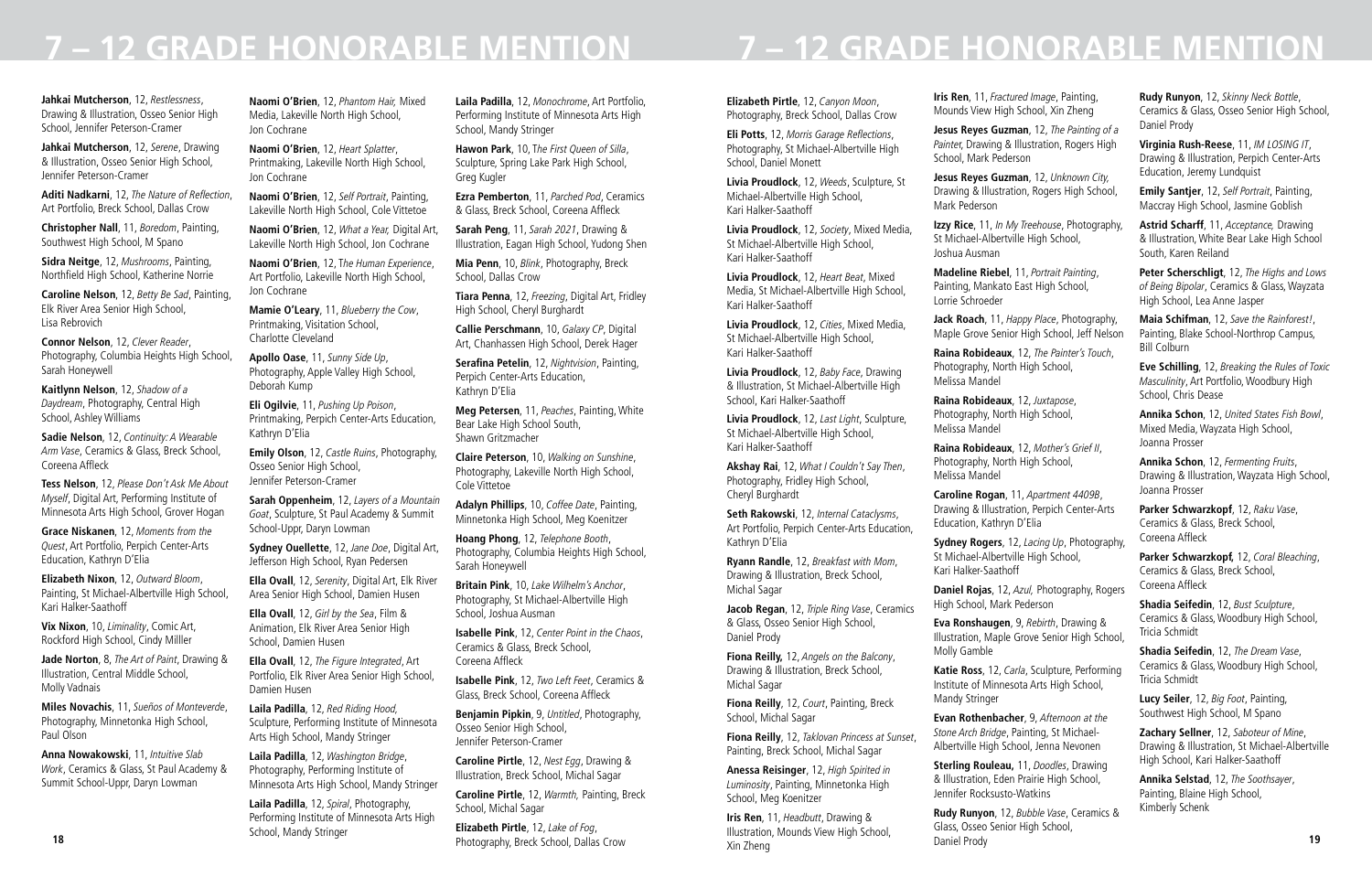**Etta Sether,** 12, *Bug-dega*, Painting, Elk River Area Senior High School, Lisa Rebrovich

**Isak Sevig**, 12, *Wake at Dusk*, Photography, Jefferson High School, Ryan Pedersen

**Amelia Shafer**, 11, *Where the Sea Meets the Shore*, Ceramics & Glass, Orono High School, Jayne Hudgins

**Natalie Shatzer**, 12, *Mother Nature's Eternal Hand*, Ceramics & Glass, Orono High School, Jayne Hudgins

**Niya Shaul**, 10, *Empty*, Photography, Breck School, Dallas Crow

**Lina Shen**, 10, *A Wistful Walk Through the Woods*, Painting, Lakeville North High School, Cole Vittetoe

**Taylor Sherack**, 12, *Online School*, Painting, Pequot Lakes School, Todd Knutson

**Taylor Sherack**, 12, *Shower Thoughts*, Painting, Pequot Lakes School, Todd Knutson

**Zara Siebers**, 12, *Chicago*, Photography, Performing Institute of Minnesota Arts High School, John Raasch

**Milo Sims**, 12, *Queen of the Stars*, Mixed Media, Osseo Senior High School, Molly Foley

**Ellfenesh Slattery**, 10, *Thoughts in a Day*, Painting, Great River Montessori School, Randi McClure

**Boston Slettum**, 12, *Nature's Beauty*, Art Portfolio, St Michael-Albertville High School, Kari Halker-Saathoff

**Cameron Smith**, 12, *TV Man*, Drawing & Illustration, Rogers High School, Mark Pederson

**Lia Sonka**, 10, *Franconia*, Drawing & Illustration, Mounds Park Academy, Renee Sonka

**Maxwell Spencer**, 11, Affliction, Painting, Mounds Park Academy, Renee Sonka

**Maxwell Spencer**, 11, *Scream*, Painting, Mounds Park Academy, Renee Sonka

**Nina Starchook**, 12, Influence of Nature, Art Portfolio, St Paul Academy & Summit School-Uppr, Mara Duvra

**Joey Stedman**, 12, *Light in the Dark*, Photography, Jefferson High School, Ryan Pedersen

**Joey Stedman**, 12, *Morning Light*, Photography, Jefferson High School, Ryan Pedersen

**MaryGrace Steffl**, 12, *Stone Arch Bridge*, Painting, St Michael-Albertville High School, Jenna Nevonen

**Alex Stoner**, 12, *Boxes*, Printmaking, Performing Institute of Minnesota Arts High School, Rebecca Johannsen

**Alex Stoner**, 12, *Veil*, Printmaking, Performing Institute of Minnesota Arts High School, Rebecca Johannsen

**Alex Stoner**, 12, *Cosmic Turnip*, Ceramics & Glass, Performing Institute of Minnesota Arts High School, Mandy Stringer

**Alex Stoner**, 12, *Angon*, Printmaking, Performing Institute of Minnesota Arts High School, Rebecca Johannsen

**Mars Struck**, 12, *Deer Boy*, Sculpture, Performing Institute of Minnesota Arts High School, Mandy Stringer

**20 21 Allison Tran**, 12, *A Break in the Clouds*, Digital Art, Mounds View High School, Yudong Shen

**Mars Struck**, 12, *Moments in Time*, Art Portfolio, Performing Institute of Minnesota Arts High School, John Raasch

**Kalla Strusz**, 10, *Forgotten Fantasy*, Sculpture, St Michael-Albertville High School, Kari Halker-Saathoff

**Jayden Studenski**, 12, *Trip to Florida*, Art Portfolio, Perpich Center-Arts Education, Kathryn D'Elia

**Helena Sucero**, 12, *Self Portrait*, Mixed Media, Perpich Center-Arts Education, Cameron Browne

**Alexzander Swain**, 12, *Bear Ring*, Jewelry, Osseo Senior High School, Jennifer Peterson-Cramer

**Susie Swanholm**, 12, *Tahoe*, Printmaking, Visitation School, Charlotte Cleveland

**Grace Swanson**, 10, *Through the Treetops*, Sculpture, Andover High School, Sara Henrikson

**Kay Swanson**, 12, *Need a Hand?*, Ceramics & Glass, Performing Institute of Minnesota Arts High School, Mandy Stringer

**Isabella Taddeini**, 11, *Consumed by Darknes*s, Drawing & Illustration, Woodbury High School, Tricia Schmidt

**Shoumili Tarafder**, 8, *Mbira*, Sculpture, Blake School, Jon Van Bergen

**Theodora Tarley**, 11, *The Cibophobic Connoisseur*, Ceramics & Glass, Wayzata High School, Lea Anne Jasper

**Madeleine Tatum**, 11, *How to Solve Your Family Tree*, Film & Animation, Southwest High School, M Spano

**Emalena Thao**, 11, *Scary Stories to Tell in the Dark*, Sculpture, St Michael-Albertville High School, Kari Halker-Saathoff

**Taison Thao**, 11, *Breakthrough*, Digital Art, North High School, Melissa Mandel

**Alexa Theobald**, 12, *Distortion*, Drawing & Illustration, Mankato East High School, Lorrie Schroeder

**Alyssa Thoennes**, 11, *Savior*, Digital Art, Perpich Center-Arts Education, Kathryn D'Elia

**Amara Thompson**, 12, *Diaspora of the Divine*, Painting, Columbia Heights High School, Hannah Starke

**Olivia Thorpe**, 12, *Soul Sister*, Printmaking, Perpich Center-Arts Education, Jeremy Lundquist

**Olivia Thorpe**, 12, *Hide*, Painting, Perpich Center-Arts Education, Kathryn D'Elia

**Adah Tibbetts**, 11, *Break the Mode*, Digital Art, Southwest Christian High School, Stephanie Pieske

**Erika Tietz**, 11, *Schilders Tuit*, Ceramics & Glass, Elk River Area Senior High School, Damien Husen

**Erika Tietz**, 11, *Enoki Chiminea*, Ceramics & Glass, Elk River Area Senior High School, Damien Husen

**Jasmine Tirado**, 11, *Peaceful*, Painting, Stillwater Area Senior High School, Peter Koltun

**Beatrix Tortorello**, 10, *Just Breathe*, Drawing & Illustration, Central Senior High School, Jenni Hardie

## **7 – 12 GRADE HONORABLE MENTION**

**Allison Tran**, 12, *Surreal Dreams*, Digital Art, Mounds View High School, Yudong Shen

**Allison Tran**, 12, *Love Language*, Digital Art, Mounds View High School, Yudong Shen

**Allison Tran**, 12, *The Taste of Home*, Painting, Mounds View High School, Yudong Shen

**Allison Tran**, 12, *The China Doll*, Painting, Mounds View High School, Yudong Shen

**Taliyah Tran**, 11, *Beauty in Mono*, Drawing & Illustration, Osseo Senior High School, Jennifer Peterson-Cramer

**Megan Van Beusekom**, 12, *Red*, Drawing & Illustration, Southwest Christian High School, Stephanie Pieske

**Maria Van Keuren**, 11, *Spade*, Digital Art, St Michael-Albertville High School, Kari Halker-Saathoff

**Maria Van Keuren**, 11, *Dungeons and Dragons Party*, Digital Art, St Michael-Albertville High School, Kari Halker-Saathoff

**Kjerstin Vasel**, 12, *Funky Fruits*, Drawing & Illustration, Irondale Senior High School, Scott Krohn

**Tiffany Vu**, 11, *Fragility on a Thread*, Painting, Park Center Senior High School, Lori Taylor

**Brooke Wagenbach**, 10, *Melting*, Drawing & Illustration, Lakeville North High School, Jon Cochrane

**Brooke Wagenbach**, 10, *Portrait*, Drawing & Illustration, Lakeville North High School, Jon Cochrane

**Will Walker III**, 11, *Grasping Reality*, Ceramics & Glass, Breck School, Coreena Affleck

**Elizabeth Walter**, 12, *Lunar Cycle Vase*, Ceramics & Glass, Wayzata High School, Lea Anne Jasper

**Elizabeth Walter**, 12, *Chocolate Chip Cookies*, Printmaking, Wayzata High School, Joanna Korsmo Prosser

**Alyssa Wang**, 7, *Crisis of Ocean*, Drawing & Illustration, Lake Middle School, Ashley Martin

**Danielle Wang**, 10, *Decadence*, Painting, Century High School, Guofu Li

**Emily Wangberg**, 12, *Your Eyes Betray Your Words*, Painting, Visitation School, Charlotte Cleveland

**Emily Wangberg**, 12, *Colors of the Other Worldly Kind*, Art Portfolio, Visitation School, Charlotte Cleveland

**Ava Warford**, 11, *Vitality*, Photography, Breck School, Michal Sagar

**Sophia Warolin**, 12, *A Child's Smile*, Drawing & Illustration, Wayzata High School, Joanna Korsmo Prosser

**Grace Weber,** 12, *Damaged Goods*, Mixed Media, Underwood High School, Jonathan Hartman

**Jadyn Weiser**, 11, *Split a Sundae*, Architecture & Industrial Design, St Michael-Albertville High School, Kari Halker-Saathoff

**Connor Wigglesworth**, 11, *Contrast Study 2*, Ceramics & Glass, Jefferson High School, Ryan Pedersen

**Dora Williams**, 12, *Eye?*, Digital Art, Southwest High School, Ben Zhao

**Abby Winter**, 12, *PREDATOR 02*, Digital Art, Southwest Christian High School, Stephanie Pieske

**Abby Winter**, 12, *BONES*, Digital Art, Southwest Christian High School, Stephanie Pieske

**Kaitlyn Wisdorf**, 12, *Lightning*, Drawing & Illustration, Chaska High School, Christina Keith

**Tegan Woolsey**, 12, *In Hiding*, Photography, Rogers High School, Mark Pederson

**Xintong Xiang**, 12, *Round Taiyaki*, Ceramics & Glass, Mounds Park Academy, Lisa Buck

**Xintong Xiang**, 12, *Right and Wrong and Love and*, Ceramics & Glass, Mounds Park Academy, Lisa Buck

**Song Xiong**, 12, *Self-Doubt,* Digital Art, White Bear Lake High School South, Shawn Gritzmacher

**Song Xiong**, 12, *Perfect Catch*, Photography, White Bear Lake High School South, Shawn Gritzmacher

**CherJay Yang**, 12, *Musing Selfdom*, Photography, North High School,

Melissa Mandel

# **7 – 12 GRADE HONORABLE MENTION**

**Ruby Yang**, 8, *Self Portrait*, Drawing & Illustration, Northdale Middle School, Chelsey Knealing

**Caroline Yue**, 12, *Eye Phone*, Drawing & Illustration, Jefferson High School, Ryan Pedersen

**Caroline Yue**, 12, *Danaus Plexippus*, Drawing & Illustration, Jefferson High School, Ryan Pedersen

**Isabel Zelinka**, 12, *Identity*, Art Portfolio, Perpich Center-Arts Education, David Bowman

**Minyu Zhou**, 12, *Self Portrait*, Drawing & Illustration, Cretin-Derham Hall, Sue Cranston

**Ilona Zhukouski**, 12, *Solar Sea*, Digital Art, Rogers High School, Mark Pederson

**Asa Zirps**, 11, *Water*, Rocks, Ceramics & Glass, St Paul Academy & Summit School-Uppr, Daryn Lowman